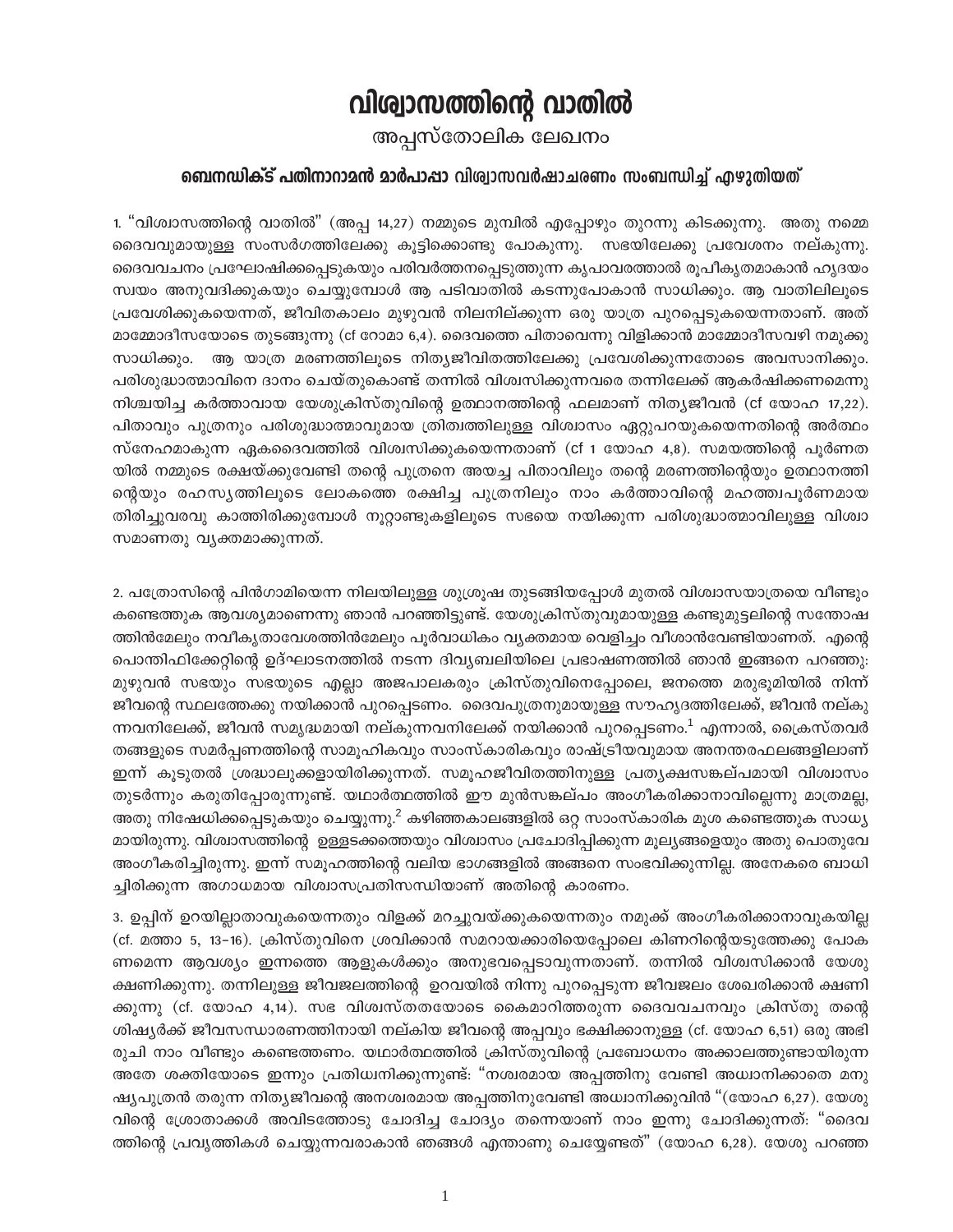മറുപടി നമുക്കറിയാം: "ഇതാണു ദൈവഹിതമനുസരിച്ചുള്ള പ്രവൃത്തി - അവിടന്ന് അയച്ചവനിൽ വിശ്വ സിക്കുക" (യോഹ 6,29). അതുകൊണ്ട് യേശുക്രിസ്തുവിൽ വിശ്വസിക്കുകയെന്നത് രക്ഷയിൽ എത്തിച്ചേരാ നുള്ള സുനിശ്ചിതമായ വഴിയാണ്.

4. ഇതിന്റെയെല്ലാം വെളിച്ചത്തിൽ ഒരു വിശ്വാസവർഷം പ്രഖ്യാപിക്കണമെന്ന് ഞാൻ തീരുമാനിച്ചു. അത് 2012 ഒക്ടോബർ 11-നു തുടങ്ങും. രണ്ടാം വത്തിക്കാൻ കൗൺസിൽ ആരംഭിച്ചതിന്റെ അമ്പതാം വാർഷികദി നമാണന്ന്. അത് 2013 നവംബർ 24-ന് യേശുക്രിസ്തുവിന്റെ രാജത്വത്തിരുനാൾദിനം സമാപിക്കും. തുട ങ്ങുന്ന തീയതി - 2012 ഒക്ടോബർ 11 - കത്തോലിക്കാസഭയുടെ മതബോധനഗ്രന്ഥം (CCC) പ്രസിദ്ധീകരിച്ച തിന്റെ ഇരുപതാം വാർഷികദിനവുമാണ്. എന്റെ മുൻഗാമി വാഴ്ത്തപ്പെട്ട ജോൺ പോൾ 2-ാമൻ, വിശ്വാസ ത്തിന്റെ ശക്തിയും സൗന്ദര്യവും വിശ്വാസികൾക്കു വൃക്തമാക്കണമെന്ന ലക്ഷ്യത്തോടെ പ്രസിദ്ധീകരിച്ചതാ ണത്.<sup>3</sup> ആ പ്രമാണരേഖ രണ്ടാം വത്തിക്കാൻ കൗൺസിലിന്റെ ഒരു ആധികാരിക ഫലമാണ്. 1985-ലെ മെത്രാന്മാരുടെ അസാധാരണ സിനഡ് മതബോധനത്തിനുള്ള ഒരു ഉപകരണമെന്ന നിലയിൽ അഭ്യർത്ഥിച്ച തുമാണ്.<sup>4</sup> കത്തോലിക്കാസഭയിലെ എലാ മെത്രാന്മാരുടെയും സഹകരണത്തോടെയാണ് അത് എഴുതിയി ട്ടുള്ളത്.

കൂടാതെ, 2012 ഒക്ടോബറിൽ ഞാൻ വിളിച്ചുകൂട്ടാനിരിക്കുന്ന മെത്രാന്മാരുടെ സിനഡിന്റെ പൊതുസമ്മേളന ത്തിന്റെ പ്രമേയം "നവസുവിശേഷവത്കരണം പ്രൈസ്തവവിശ്വാസത്തിന്റെ കൈമാറ്റത്തിന്" എന്നതാണ്. വിശ്വാസത്തെക്കുറിച്ചുള്ള സവിശേഷമായ വിചിന്തനത്തിന്റെയും വീണ്ടും കണ്ടെത്തലിന്റെയും ഒരു കാലഘ ്ടത്തിലേക്ക് മുഴുവൻ സഭയെയും വിളിച്ചുണർത്താനുള്ള നല്ലൊരു അവസരമായിരിക്കുമത്. ആദ്യമായിട്ടല്ല വിശ്വാസവർഷം ആചരിക്കാൻ സഭയോട് ആഹ്വാനം ചെയ്യുന്നത്. എന്റെ അഭിവന്ദ്യ മുൻഗാമി, ദൈവദാസ നായ പോൾ 6-ാമൻ 1967-ൽ ഒരു വിശ്വാസവർഷാചരണം പ്രഖ്യാപിച്ചിരുന്നു. വിശുദ്ധ പത്രോസിന്റെയും വിശുദ്ധ പൗലോസിന്റെയും രക്തസാക്ഷിത്വത്തിന്റെ, അവരുടെ പരമോന്നതസാക്ഷ്യത്തിന്റെ 19–ാം ശതാബ്ദി അനുസ്മരിക്കാനായിരുന്നു ആ വിശ്വാസവർഷം. "അതേ വിശ്വാസത്തിന്റെ യഥാർത്ഥവും ആത്മാർത്ഥവു മായ ഏറ്റുപറച്ചിൽ" നടത്താൻ മുഴുവൻ സഭയ്ക്കും ലഭിക്കുന്ന ആഘോഷപൂർവകമായ ഒരു നിമിഷമാണതെന്ന് അദ്ദേഹം കരുതി. കൂടാതെ, ആ ഏറ്റുപറച്ചിൽ "വ്യക്തിപരമായും സാമൂഹികമായും സ്വതന്ത്രമായും ബോധ പൂർവകമായും ആന്തരികമായും ബാഹ്യമായും വിനയത്തോടെയും ആത്മാർത്ഥതയോടെയും<sup>"5</sup> സ്ഥിരീകരി ക്കണമെന്നും അദ്ദേഹം ആഗ്രഹിച്ചു. അതുവഴി മുഴുവൻ സഭയും "വിശ്വാസത്തെക്കുറിച്ചുള്ള കൃതൃമായ അറിവ്" വീണ്ടും സ്വന്തമാക്കുമെന്നും വിശുദ്ധീകരിക്കുമെന്നും സ്ഥിരീകരിക്കുമെന്നും ഏറ്റുപറയുമെന്നും"<sup>6</sup> അദ്ദേഹം കരുതി. ആ വർഷം നടന്ന വലിയ ആഘോഷബാഹുല്യങ്ങൾ, ഇത്തരം ആഘോഷത്തിന്റെ ആവ ശ്യം കൂടുതൽ വ്യക്തമാക്കി. അത് "ദൈവജനത്തിന്റെ വിശ്വാസപ്രമാണ"ത്തോടെ സമാപിച്ചു<sup>7</sup>. എല്ലാ വിശ്വാ സികളുടെയും പാരമ്പര്യം രൂപപ്പെടുത്തിയ സാരാംശപരമായ ഉള്ളടക്കം പുതുതായി സ്ഥിരീകരിക്കപ്പെടു കയും മനസ്സിലാക്കപ്പെടുകയും കണ്ടെത്തുകയും ചെയ്യുക എത്രമാത്രം ആവശ്യമാണെന്നു കാണിക്കാനായി രുന്നു അത്. കഴിഞ്ഞ കാലങ്ങളുടേതിൽ നിന്ന് ഏറെ വ്യത്യസ്**തമായ ചരിത്രസാഹചര്യങ്ങളിൽ വിശ്വാ**സ ത്തിനു സ്ഥിരതയോടെ സാക്ഷ്യം വഹിക്കാൻ വേണ്ടിയാണ് അങ്ങനെയെല്ലാം ചെയ്തത്.

5. അഭിവന്ദ്യനായ എന്റെ മുൻഗാമി ആ വിശ്വാസവർഷാചരണം ഒരു വിധത്തിൽ "കൗൺസിൽ കഴിഞ്ഞുള്ള .<br>കാലഘട്ടത്തിന്റെ അനന്തരഫലവും അത്യാവശ്യവുമായി<sup>"8</sup> കണ്ടു. ആ കാലഘട്ടത്തിന്റെ ഗൗരവപൂർണമായ പ്രയാസങ്ങൾ, പ്രത്യേകിച്ച് ശരിയായ വിശ്വാസത്തിന്റെയും അതിന്റെ ശരിയായ വ്യാഖ്യാനത്തിന്റെയും കാര്യ ത്തിലുള്ള പ്രയാസങ്ങൾ, അദ്ദേഹം പൂർണമായി ഗ്രഹിച്ചിരുന്നു. രണ്ടാം വത്തിക്കാൻ കൗൺസിലിന്റെ തുട ക്കത്തിന്റെ അമ്പതാം വാർഷികത്തിൽ വിശ്വാസവർഷാചരണം ആരംഭിക്കണമെന്നു ഞാൻ നിശ്ചയിച്ചതിന് ഒരു കാരണമുണ്ട്. വാഴ്ത്തപ്പെട്ട ജോൺ പോൾ രണ്ടാമൻ പറഞ്ഞതുപോലെ, കൗൺസിൽ പിതാക്കന്മാർ  $\,$ നല്കിയ പ്രമാണരേഖകളുടെ "മൂല്യമോ ശോഭയോ ഒട്ടും നഷ്ടപ്പെട്ടിട്ടില്ല" എന്ന് ആളുകളെ ഗ്രഹിപ്പിക്കാൻ നല്ലൊരു അവസരം അതു നല്കുമെന്നു ഞാൻ കരുതി. "സഭയുടെ പാരമ്പര്യത്തിൽ, സഭയുടെ പ്രബോധനാ ധികാരത്തിന്റെ സുപ്രധാനവും നിയാമകവുമായ മാർഗരേഖകളെന്ന നിലയിൽ ആ പ്രമാണരേഖകൾ ശരി യായി വായിച്ചു മനസ്സിലാക്കണം. വ്യാപകമായി അവ അറിയപ്പെടണം. മനസ്സിൽ ധരിക്കുകയും വേണം...ഇ രുപതാം നൂറ്റാണ്ടിൽ സഭയ്ക്കു നല്കപ്പെട്ട മഹത്തായ കൃപാവരമാണു വത്തിക്കാൻ കൗൺസിലെന്നു ചൂണ്ടിക്കാണിക്കാൻ പൂർവാധികം കടമ എനിക്കുണ്ടെന്നു ഞാൻ കരുതുന്നു. ഇപ്പോൾ തുടങ്ങുന്ന നമ്മുടെ നൂറ്റാണ്ടിൽ നമ്മുടെ കാര്യങ്ങൾ നടത്താനുള്ള സുനിശ്ചിതമായ മാർഗനിർദ്ദേശം അവയിൽ നാം കാണുന്നു". $^{\rm a}$ .

പത്രോസിന്റെ പിൻഗാമിയായി എന്നെ തിരഞ്ഞെടുത്ത് ഏതാനും മാസങ്ങൾ കഴിഞ്ഞപ്പോൾ വത്തിക്കാൻ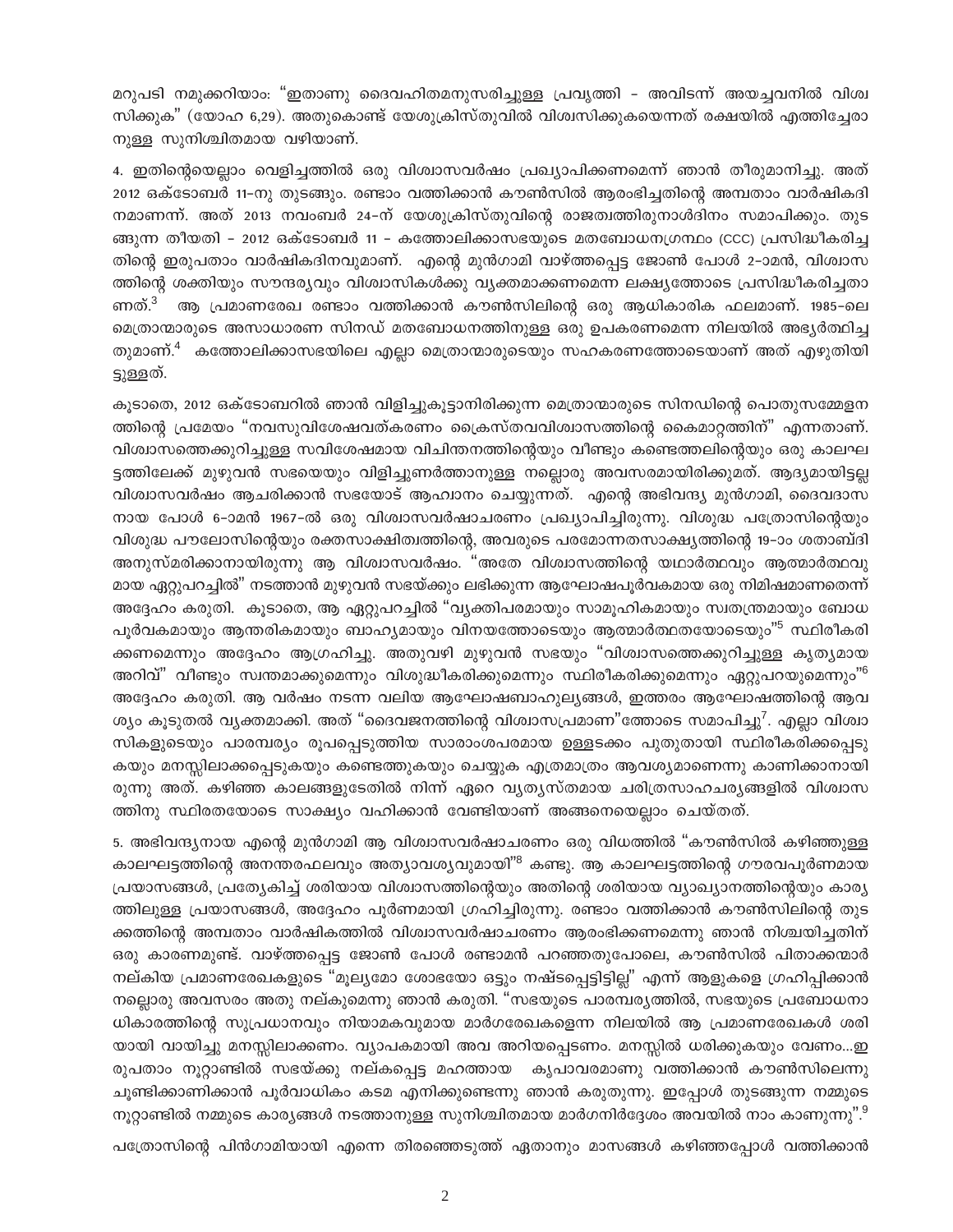കൗൺസിലിനെക്കുറിച്ചു സംസാരിക്കാൻ എനിക്ക് അവസരം ലഭിച്ചു. അന്നു പറഞ്ഞത് ശക്തിയോടെ ഊന്നി പ്പറയാനും ഞാൻ ആഗ്രഹിക്കുന്നു: "ശരിയായ ഒരു വ്യാഖ്യാനശാസ്ത്രമനുസരിച്ച് അതിനെ വ്യാഖ്യാനി ക്കുകയും അതു നടപ്പിലാക്കുകയും ചെയ്യണം. അങ്ങനെ ചെയ്താൽ പൂർവാധികം അത്യാവശ്യമായിരി ക്കുന്ന സഭയുടെ നവീകരണത്തിന് അത് വർദ്ധമാനമായ തോതിൽ ശക്തിയുള്ളതാണ്, ശക്തിയുള്ളതായി ത്തീരുകയും ചെയ്യും".<sup>10</sup>

6. വിശ്വാസികളുടെ ജീവിതസാക്ഷ്യത്തിലൂടെയും സഭയുടെ നവീകരണം സാധിക്കാം: ക്രൈസ്തവർ ലോക ത്തിലുള്ള അവരുടെ അസ്തിത്വംകൊണ്ടുതന്നെ, കർത്താവായ യേശു നമുക്കു നല്കിയ സത്യവചനം പ്രസ രിപ്പിക്കാൻ കടപ്പെട്ടിരിക്കുന്നു. വത്തിക്കാൻ കൗൺസിൽ തന്നെ "ലൂമെൻ ജെൻസിയും" ("തിരുസഭ") എന്ന ഡോഗ് മാറ്റിക് കോൺസ്കിറ്റ്യുഷനിൽ ഇക്കാര്യം പറഞ്ഞിട്ടുണ്ട്: "പരിശുദ്ധനും നിർദ്ദോഷിയും നിർമ്മലനു മായ (ഹെബ്രാ 7,26) ക്രിസ്തു പാപം അറിഞ്ഞിട്ടില്ല (2കോറി 5,21). പക്ഷേ, അവിടന്നു സമാഗതനായത് മനു ഷ്യരാശിയുടെ പാപത്തിനു പരിഹാരം ചെയ്യാൻ മാത്രമാണ് (ഹെബ്രാ 2,17). പാപികളെ തന്റെ മാറോടണ യ്ക്കുന്ന സഭ ഒരേ സമയം പരിശുദ്ധയും സദാ ശുദ്ധീകരിക്കപ്പെട്ടവളുമാണ്. അതിനാൽ പശ്ചാത്താപത്തി ന്റെയും നവീകരണത്തിന്റെയും മാർഗം അവൾ നിരന്തരം പിന്തുടരുന്നു. ലോകത്തിന്റെ മർദ്ദനങ്ങളും ദൈവ ത്തിന്റെ സാന്ത്വനങ്ങളും അനുഭവിക്കുന്ന സഭ തീർത്ഥാടകയെപ്പോലെ നാഥന്റെ കുരിശുമരണവും അവി ടത്തെ പുനരാഗമനവും പ്രഖ്യാപനം ചെയ്തുകൊണ്ട് (1 കോറി 11,26) മുന്നോട്ടു നീങ്ങുകയാണ്. ഉത്ഥാനം ചെയ്ത നാഥന്റെ ശക്തിവിശേഷത്തിൽനിന്ന് അവൾ ശക്തി ആർജിക്കുന്നു. ആ ശക്തിയാണ് അകത്തു നിന്നും പുറത്തുനിന്നും തന്നെ ഞെരുക്കുന്ന മർദ്ദനങ്ങളും വിഷമതകളും ശാന്തതയോടും സ്നേഹത്തോടും കൂടെ അതിജീവിക്കാൻ അവളെ പ്രാപ്തയാക്കുന്നത്. ആ ശക്തി കൊണ്ടുതന്നെ നാഥനെ സംബന്ധിച്ച മൗതികസത്യം അവസാനം പൂർണദീപ്തിയിൽ അപ്രത്യക്ഷമാകുന്നതുവരെ അസ്പഷ്ടമായിട്ടാണെങ്കിലും വിശ്വസ്തതാപൂർവം അവൾ ലോകത്തിനു വെളിപ്പെടുത്തിക്കൊണ്ടേയിരിക്കുന്നു."<sup>11</sup>

ഈ വീക്ഷണപ്രകാരം ലോകത്തിന്റെ ഏകരക്ഷകനായ കർത്താവിലേക്കുള്ള ആത്മാർത്ഥവും നവീകൃതവു മായ മാനസാന്തരത്തിനുള്ള വിളിയാണ് വിശ്വാസവർഷം. അവിടത്തെ മരണത്തിന്റെയും ഉത്ഥാനത്തിന്റെയും രഹസ്യത്തിൽ നമ്മെ രക്ഷിക്കുന്ന ദിവ്യസ്നേഹം വെളിപ്പെടുത്തി പാപപ്പൊറുതിയിലൂടെ ജീവിതപരിവർത്ത നത്തിനു ക്ഷണിക്കുന്ന സ്നേഹവുമാണത് (അപ്പ 5,31). വിശുദ്ധ പൗലോസ് അപ്പസ്തോലന്റെ അഭിപ്രായ ത്തിൽ ഈ ദിവ്യസ്നേഹം നമ്മെ പുതിയ ജീവിതത്തിലേക്കു നയിക്കുന്നു: "അങ്ങനെ, അവന്റെ മരണത്തോടു നമ്മെ ഐക്യപ്പെടുത്തിയ ജ്ഞാനസ്നാനത്താൽ നാം അവനോടൊത്തു സംസ്കരിക്കപ്പെടും... നാമും പുതിയ ജീവിതം നയിക്കേണ്ടതിനാണ് അവനോടൊത്തു സംസ്കരിക്കപ്പെട്ടത് (റോമാ 6,4). വിശ്വാസത്തിലൂടെ ഈ പുതിയ ജീവൻ, ഉത്ഥാനമെന്ന മൗലികമായ പുതിയ യാഥാർത്ഥ്യമനുസരിച്ച് മുഴുവൻ മനുഷ്യാസ്തിത്വത്തെയും രൂപപ്പെടുത്തും. മനുഷ്യന്റെ ചിന്തകളും വികാരങ്ങളും മനോഭാവവും പെരുമാറ്റവും അവൻ സ്വതന്ത്രമായി സഹകരിക്കുന്നതനുസരിച്ച്, ഈ ജീവിതത്തിൽ ഒരിക്കലും പൂർണമായി അവസാനിക്കാത്ത ഒരു യാത്രയിൽ സാവധാനം വിശുദ്ധീകരിക്കപ്പെടുകയും രൂപാന്തരീകരിക്കപ്പെടുകയും ചെയ്യുന്നു. സ്നേഹത്തിലൂടെ പ്രവർത്തി ക്കുന്ന വിശ്വാസം (ഗലാ 5,6) മനുഷ്യന്റെ മുഴുവൻ ജീവിതത്തെയും പരിവർത്തനവിധേയമാക്കുന്ന ധാരണയു ടെയും പ്രവൃത്തിയുടെയും പുതിയ മാനദണ്ഡമായിത്തീരുന്നു (cf റോമാ 12,2; കൊളോ 3,9–10; എഫേ 4,20–29; 2 കോറി 5,17).

7. ക്രിസ്തുവിന്റെ സ്നേഹം ഞങ്ങൾക്ക് ഉത്തേജനം നല്കുന്നു (2 കോറി 5,14). നമ്മുടെ ഹൃദയം നിറയ്ക്കു ന്നതും സുവിശേഷവത്കരണം നടത്താൻ നമ്മെ നിർബന്ധിക്കുന്നതും ക്രിസ്തുവിനോടുള്ള സ്നേഹമാണ്. ഇന്ന്, കഴിഞ്ഞകാലത്തെന്നപോലെ, അവിടത്തെ സുവിശേഷം ലോകത്തിലെ എല്ലാ ജനതകളോടും പ്രഘോ ഷിക്കാൻ ലോകത്തിന്റെ രാജവീഥികളിലൂടെ അവിടന്ന് നമ്മെ അയയ്ക്കുന്നുണ്ട് (Cf. മത്താ 28,19). യേശു ക്രിസ്തു തന്റെ സ്നേഹത്തിലൂടെ, ഓരോ തലമുറയിലെയും ആളുകളെ തന്നിലേക്ക് ആകർഷിക്കുന്നു. ഓരോ നൂറ്റാണ്ടിലും അവിടന്ന് സഭയെ വിളിച്ചുകൂട്ടുന്നു. നവമായ ഒരു കല്പന നല്കിക്കൊണ്ട് സുവി ശേഷം പ്രഘോഷിക്കാനുള്ള കടമ ഏല്പിക്കുന്നു.

നവസുവിശേഷവത്കരണത്തിനുള്ള കൂടുതൽ ശക്തമായ സഭാത്മക സമർപ്പണം ഇന്ന് ആവശ്യമാണ്. വിശ്വസിക്കുന്നതിന്റെ സന്തോഷവും വിശ്വാസം കൈമാറുന്നതിനുള്ള ആവേശവും വീണ്ടും കണ്ടെത്താനാ ണത്. അവിടത്തെ സ്നേഹം അനുദിനം വീണ്ടും കണ്ടെത്തുന്നതിൽ വിശ്വാസികളുടെ പ്രേഷിതത്വസമർപ്പണം ശക്തിയും ഊർജ്ജവും നേടുന്നു. അവ ഒരിക്കലും മാഞ്ഞുപോകുകയില്ല.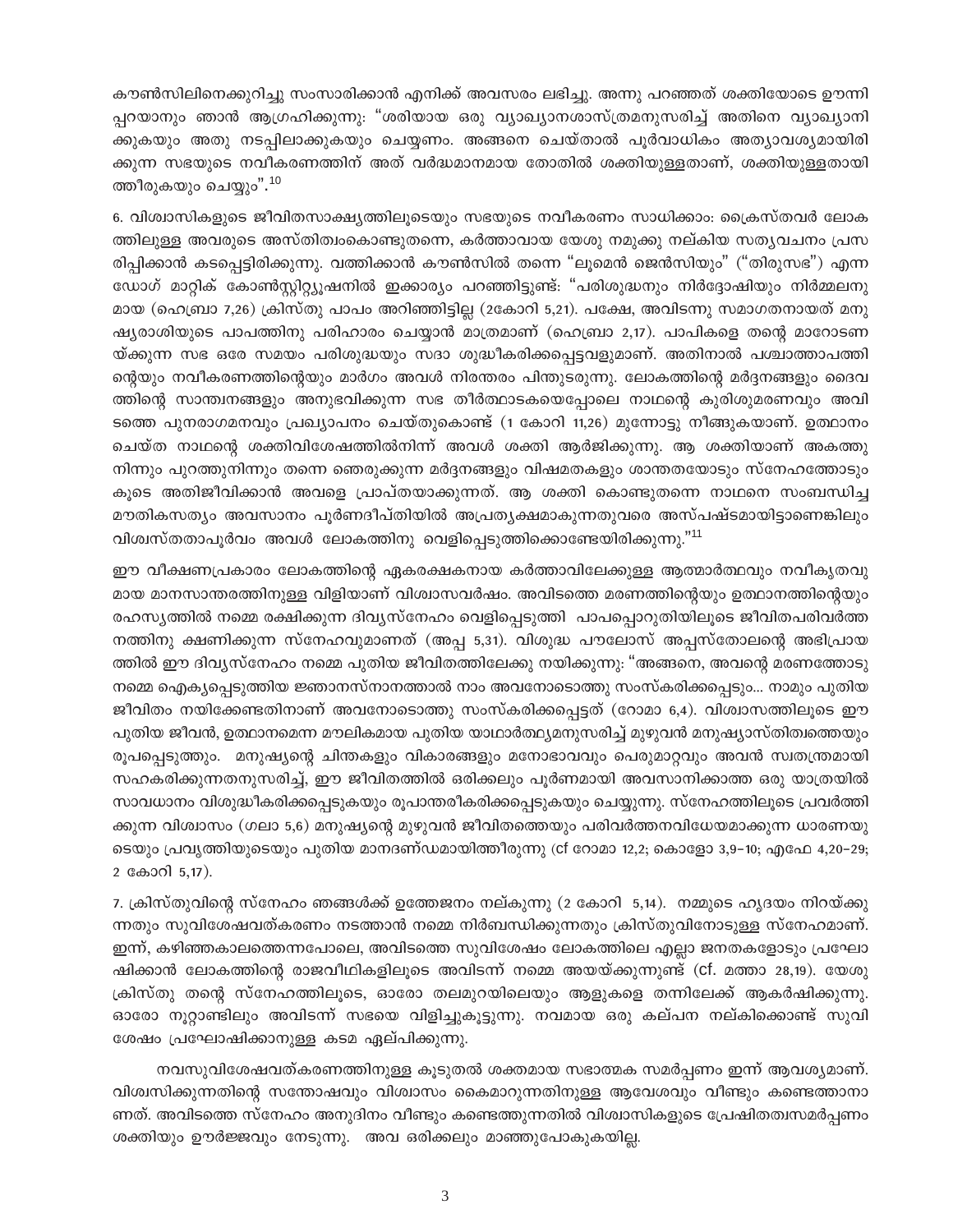വിശ്വാസം സ്വീകരിക്കപ്പെട്ട സ്നേഹത്തിന്റെ അനുഭവമായി ജീവിക്കണം. കൃപയുടെയും സന്തോഷത്തിന്റെയും അനുഭവമായി കൈമാറണം. അങ്ങനെ ചെയ്യുമ്പോൾ വിശ്വാസം വളരുന്നു. കാരണം, പ്രത്യാശയിൽ നമ്മുടെ ഹൃദയങ്ങളെ അതു വികസിപ്പിക്കുന്നു. ജീവദായകമായ സാക്ഷ്യം വഹിക്കാൻ അതു നമ്മെ ശക്ത രാക്കുകയും ചെയ്യുന്നു. യഥാർത്ഥത്തിൽ കർത്താവിന്റെ വചനത്തോട് ഒട്ടിച്ചേരാനും അവിടത്തെ ശിഷ്യരാ കാനും വേണ്ടി കർത്താവ് നല്കുന്ന ക്ഷണത്തോട് പ്രത്യുത്തരിക്കുന്നതിനുവേണ്ടി ശ്രമിക്കുന്നവരുടെ ഹൃദ യങ്ങളും മനസ്സുകളും തുറക്കുന്നു. വിശുദ്ധ ആഗസ്തീനോസ് പറയുന്നപോലെ, വിശ്വാസികൾ "വിശ്വസിക്കു ന്നതുവഴി തങ്ങളെത്തന്നെ ശക്തിപ്പെടുത്തുന്നു."<sup>12</sup> ഹിപ്പോയിലെ വിശുദ്ധനായ ആ മെത്രാന് ഇപ്രകാരം പറ യാൻ തക്ക കാരണമുണ്ട്. നമുക്ക് അറിയാവുന്നപോലെ, അദ്ദേഹത്തിന്റെ ജീവിതം സത്യത്തിന്റെ സൗന്ദര്യ ത്തിനുവേണ്ടിയുള്ള നിരന്തരമായ അന്വേഷണമായിരുന്നു. അദ്ദേഹത്തിന്റെ ഹൃദയം ദൈവത്തിൽ വിശ്രമം കണ്ടെത്തുന്നതുവരെ അന്വേഷണം തുടർന്നു.<sup>13</sup> വിശ്വസിക്കുന്നതിന്റെ പ്രാധാന്യത്തെയും വിശ്വാസത്തിന്റെ സത്യത്തെയും കുറിച്ച് അദ്ദേഹത്തിന്റെ വലിയ ഗ്രന്ഥങ്ങളിൽ വിവരിക്കുന്നുണ്ട്. ഇന്നും അത് അതുല്യമായ ഒരു പൈതൃകമായി തുടരുന്നു. ദൈവത്തെ അന്വേഷിക്കുന്ന അനേകർക്ക് "വിശ്വാസത്തിന്റെ വാതില്ക്ക"ലേ ക്കുള്ള ശരിയായ മാർഗം കണ്ടെത്താൻ അത് ഇന്നും സഹായിക്കുന്നുണ്ട്.

അതുകൊണ്ട്, വിശ്വസിക്കുന്നതിലൂടെ മാത്രമേ വിശ്വാസം കൂടുതൽ ശക്തമാകുകയുള്ളു. ഒരു ആത്മസ മർപ്പണം കൂടാതെ ജീവൻ സംബന്ധിച്ച് തീർച്ചയുണ്ടാക്കാൻ സാധ്യതയില്ല. സ്നേഹത്തിന്റെ കരങ്ങളിലേക്ക് നിരന്തരമായ സമർപ്പണം നടത്തണം. ആ സ്നേഹമാകട്ടെ, ദൈവത്തിൽ ഉദ്ഭവിക്കുന്നതാകയാൽ നിരന്തരം വളരുന്നു.

8. സന്തോഷപ്രദമായ ഈ സന്ദർഭത്തിൽ, നമുക്ക് കർത്താവ് ആധ്യാത്മികകൃപ നല്കുന്ന ഈ അവസര ത്തിൽ, വിശ്വാസമെന്ന അമൂല്യദാനത്തെപ്പറ്റി ഓർമ്മിക്കാൻ പത്രോസിന്റെ പിൻഗാമിയോടു ചേരുന്നതിന് ലോകത്തിലെ എല്ലാ മെത്രാന്മാരെയും ക്ഷണിക്കാൻ ഞാൻ ആഗ്രഹിക്കുന്നു. യോഗൃവും ഫലദായകവു മായവിധത്തിൽ ഈ വിശ്വാസവർഷം ആചരിക്കാൻ നാം ആഗ്രഹിക്കുന്നു. വിശ്വാസത്തെക്കുറിച്ചുള്ള ധ്യാനം തീവ്രതരമാക്കണം. ക്രിസ്തുവിൽ വിശ്വസിക്കുന്ന എല്ലാവർക്കും സുവിശേഷത്തോട് കൂടുതൽ ബോധപൂർവ കമായി, ഊർജസ്വലതയോടെ ഒട്ടിച്ചേരാൻ സഹായിക്കുന്നതിനുവേണ്ടിയാണത്.

പ്രത്യേകിച്ച് ഇന്ന് അനുഭവിക്കുന്നപോലെ മനുഷ്യവംശം അത്യഗാധമായ പരിവർത്തനത്തിനു വിധേയമാ കുന്ന കാലഘട്ടത്തിൽ സഹായിക്കുന്നതിനാണത്. ലോകത്തിലെ സകല കത്തീഡ്രലുകളിലും ദേവാലയങ്ങ ളിലും വീടുകളിലും കുടുംബങ്ങളിലും ഉത്ഥിതനായ ക്രിസ്തുവിലുള്ള നമ്മുടെ വിശ്വാസം ഏറ്റുപറയാൻ നമുക്കു സന്ദർഭം ലഭിക്കും. എല്ലാ കാലത്തെയും വിശ്വാസം കൂടുതൽ നന്നായി അറിയുന്നതിന്റെയും വരും തലമുറകൾക്ക് കൈമാറുന്നതിന്റെയും ആവശ്യകത നമുക്ക് സുശക്തമായി അനുഭവപ്പെടും. വിശ്വാസപ്രമാ ണത്തിന്റെ പരസ്യമായ ഏറ്റുചൊല്ലൽ തുടങ്ങാൻ സന്ന്യാസസമൂഹങ്ങളും ഇടവകസമൂഹങ്ങളും പുതിയതും പഴയതുമായ എല്ലാ സഭാത്മകസംഘങ്ങളും ഈ വർഷം ഒരു മാർഗം കണ്ടുപിടിക്കണം.

9. നവീകൃതബോധ്യത്തോടെ, ആത്മധൈര്യത്തോടും പ്രത്യാശയോടുംകൂടെ വിശ്വാസം പൂർണമായി ഏറ്റുപ റയാൻ ഓരോ വിശ്വാസിയിലും ആഗ്രഹമുണർത്താൻ നാം ആഗ്രഹിക്കുന്നു. ലിറ്റർജിയിൽ, പ്രത്യേകിച്ച് ദിവ്യബലിയിൽ, വിശ്വാസത്തിന്റെ ആഘോഷം കൂടുതൽ തീവ്രമാക്കാനുള്ള നല്ലൊരു സന്ദർഭം കൂടിയായി രിക്കും അത്. "ദിവ്യബലി സഭയുടെ പ്രവർത്തനത്തിന്റെ ലക്ഷ്യമാണ് – അതിന്റെ സർവശക്തിയും പ്രവഹി ക്കുന്ന ഉറവിടവുമാണ്".<sup>14</sup> അതേസമയം വിശ്വാസികളുടെ ജീവിതസാക്ഷ്യത്തിന്റെ വിശ്വാസ്യത വളരാൻവേണ്ടി നാം പ്രാർത്ഥിക്കുന്നു. ഏറ്റുപറയുകയും ആഘോഷിക്കുകയും ജീവിക്കുകയും പ്രാർത്ഥിക്കുകയും ചെയ്യുന്ന വിശ്വാസത്തിന്റെ ഉള്ളടക്കം നാം വീണ്ടും കണ്ടെത്തണം.<sup>15</sup> വിശ്വാസപ്രകരണത്തെക്കുറിച്ചു ചിന്തിക്കുകയും വേണം. ഇത് ഓരോ വിശ്വാസിയുടെയും കടമയാണ്. പ്രത്യേകിച്ച്, വിശ്വാസവർഷത്തിൽ നിർവഹിക്കേണ്ട കടമയാണ്.

ആദിമനൂറ്റാണ്ടുകളിൽ വിശ്വാസപ്രമാണം മനഃപാഠമാക്കണമെന്ന് ആവശ്യപ്പെട്ടിരുന്നതിനു കാരണമുണ്ട്. മാമ്മോ ദീസയിൽ അവർ ഏറ്റെടുത്ത സമർപ്പണം മറക്കാതിരിക്കാൻ അത് അവരുടെ അനുദിനപ്രാർത്ഥനയിൽ നില നിന്നു. വിശ്വാസപ്രമാണത്തിന്റെ കൈമാറ്റം സംബന്ധിച്ച് ഒരു പ്രഭാഷണത്തിൽ വിശുദ്ധ ആഗസ്തീനോസ് ഇക്കാര്യം പറയുന്നുണ്ട്. നിങ്ങൾ എല്ലാവരും ഒന്നിച്ചു സ്വീകരിക്കുകയും ഓരോരുത്തരായി ചൊല്ലുകയും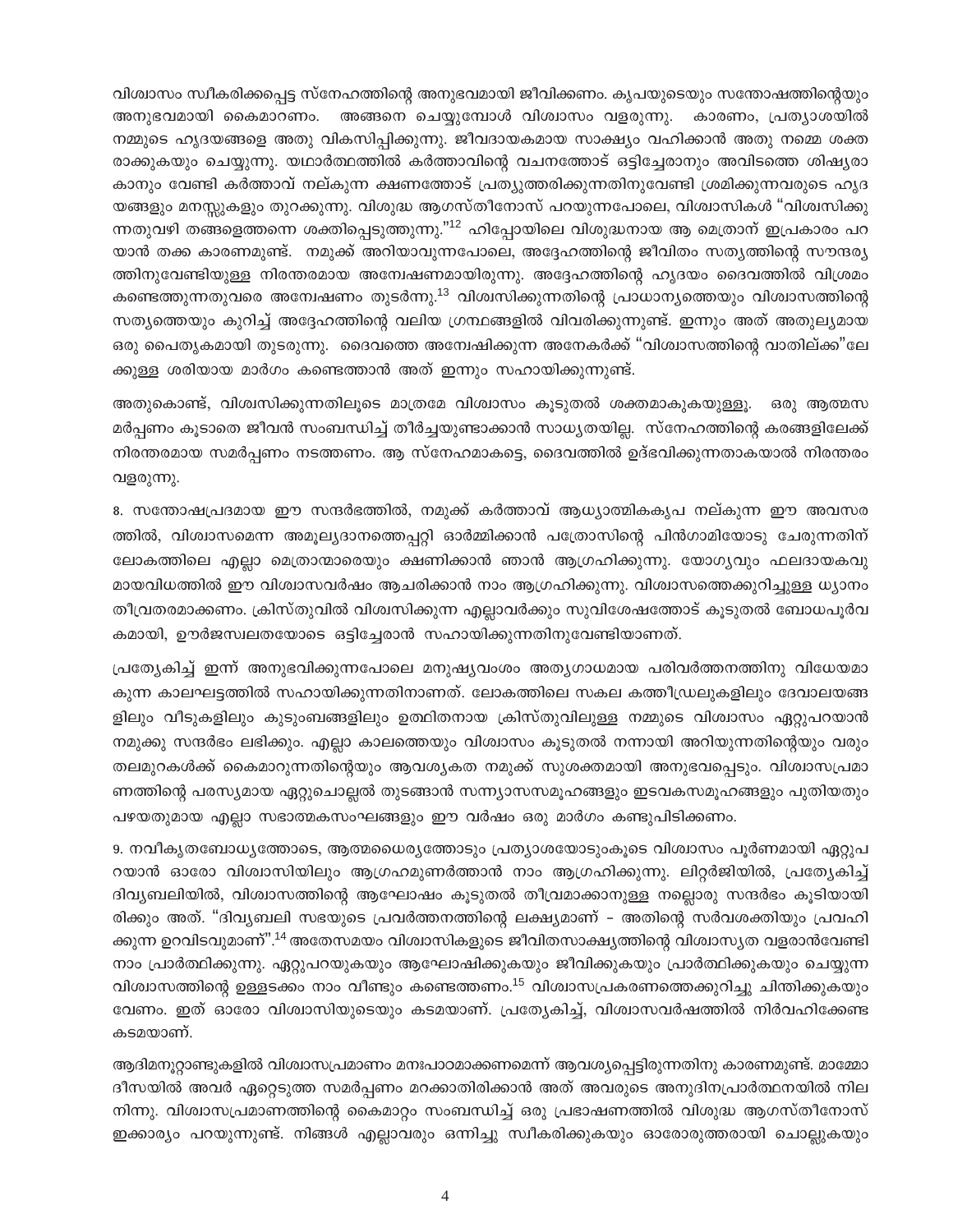ചെയ്ത വിശുദ്ധ രഹസ്യത്തിന്റെ വിശ്വാസപ്രമാണം, സഭാമാതാവിന്റെ വിശ്വാസം ദൃഢമായി നിർമ്മിച്ചിരി ക്കുന്ന വാക്കുകളാണ്. കർത്താവായ ക്രിസ്തുവെന്ന സുസ്ഥിരമായ അടിസ്ഥാനത്തിന്മേലാണ് സഭ നിർമ്മി ക്കപ്പെട്ടിരിക്കുന്നത്. നിങ്ങൾ അതു സ്ഥീകരിക്കുകയും ഉരുവിടുകയും ചെയ്തിരിക്കുന്നു. നിങ്ങളുടെ മനസ്സുക ളിലും ഹൃദയങ്ങളിലും അത് സന്നിഹിതമാക്കി സുക്ഷിക്കണം. നിങ്ങളുടെ കിടക്കയിൽ അത് ആവർത്തിക്ക ണം. പൊതുസ്ഥലങ്ങളിൽ അത് അനുസ്മരിക്കണം. ഊണിന്റെ സമയത്ത് അതു മറക്കരുത്. നിങ്ങളുടെ ശരീരം ഉറങ്ങുമ്പോൾപ്പോലും ഹൃദയങ്ങൾകൊണ്ട് നിങ്ങൾ അതിനെ കാത്തുസൂക്ഷിക്കണം.<sup>16</sup>

10. ഈ സന്ദർഭത്തിൽ ഒരു പുതിയ മാർഗം നിർദ്ദേശിക്കാൻ ഞാൻ ആഗ്രഹിക്കുന്നു. അത് വിശ്വാസത്തിന്റെ ഉള്ളടക്കം കൂടുതൽ ആഴത്തിൽ ഗ്രഹിക്കാൻ മാത്രമല്ല സഹായിക്കുന്നത്. പിന്നെയോ, പൂർണസ്വാതന്ത്ര്യ ത്തോടെ ദൈവത്തിന് പൂർണമായി സ്വയം സമർപ്പിക്കാൻ നാം ആഗ്രഹിക്കുന്ന പ്രവൃത്തി മനസ്സിലാക്കാനും സഹായിക്കും. യഥാർത്ഥത്തിൽ നാം വിശ്വസിക്കുന്ന പ്രവൃത്തിയും നാം അംഗീകരിക്കുന്ന ഉള്ളടക്കവും തമ്മിൽ അഗാധമായ ബന്ധമുണ്ട്. വിശുദ്ധ പൗലോസ് ഈ യാഥാർത്ഥ്യത്തിലേക്കു പ്രവേശിക്കാൻ നമ്മെ സഹായിക്കുന്നു. അദ്ദേഹം എഴുതുന്നു: "എന്തുകൊണ്ടെന്നാൽ മനുഷ്യൻ ഹൃദയംകൊണ്ട് വിശ്വസിക്കുകയും തന്മൂലം നീതീകരിക്കപ്പെടുകയും ചെയ്യുന്നു. അവൻ ചുണ്ടുകൾകൊണ്ട് ഏറ്റുപറയുകയും തന്മൂലം രക്ഷ പ്രാപിക്കുകയും ചെയ്യുന്നു" (റോമാ 10,10). ഒരുവൻ വിശ്വാസത്തിലേക്കു വരുന്നതിന് ആദ്യം നടക്കുന്നത് ദൈവത്തിന്റെ ദാനവും വ്യക്തിയെ ആന്തരികമായി ആഴത്തിൽ പരിവർത്തനം ചെയ്യിക്കുന്ന കൃപാവരത്തിന്റെ പ്രവർത്തനവുമാണെന്ന് ഹൃദയം സുചിപ്പിക്കുന്നു.

ഈ വിഷയത്തിൽ ലിഡിയയുടെ മാതൃക സവിശേഷമായി വ്യക്തമാണ്. ഫിലിപ്പിയിലായിരിക്കുമ്പോൾ സാബ ത്തുദിവസം പൗലോസ് ചില സ്ത്രീകളോടു സുവിശേഷം പ്രസംഗിക്കാൻ പോയെന്ന് വിശുദ്ധ ലൂക്കാ രേഖ പ്പെടുത്തിയിട്ടുണ്ട്. പ്രസ്തുത സ്ത്രീകളിൽ ഒരാൾ ലിഡിയ ആയിരുന്നു. "പൗലോസ് പറഞ്ഞ കാര്യങ്ങൾ സ്ഥീകരിക്കാൻ കർത്താവ് അവളുടെ ഹൃദയം തുറന്നു" (അപ്പ 16,14). ഈ വിവരണത്തിൽ സുപ്രധാനമായ ഒരർത്ഥമുണ്ട്. വിശ്വസിക്കേണ്ട ഉള്ളടക്കം അറിയുന്നതു മതിയാവുകയില്ലെന്ന് വിശുദ്ധ ലൂക്കാ പഠിപ്പിക്കുക യാണ്. വൃക്തിയുടെ യഥാർത്ഥവും വിശുദ്ധവുമായ സ്ഥാനമായിരിക്കുന്ന ഹൃദയത്തെ കൃപാവരം തുറക്കുകകൂടി വേണമെന്ന് അദ്ദേഹം പഠിപ്പിക്കുന്നു. അങ്ങനെ ഹൃദയം തുറന്നു കഴിയുമ്പോൾ ഉപരിതലത്തിനടിയിലേക്കു നോക്കാൻ അതു കണ്ണുകളെ സഹായിക്കും. പ്രഘോഷിക്കപ്പെട്ടത് ദൈവവചനമാണെന്നു മനസ്സിലാക്കാൻ അങ്ങനെ സാധിക്കും.

വിശ്വാസം പരസ്യമായ സാക്ഷ്യത്തെയും സമർപ്പണത്തെയും ഉൾക്കൊള്ളുന്നുണ്ടെന്ന് ചുണ്ടുകൾ കൊണ്ടുള്ള ഏറ്റുപറച്ചിൽ സുചിപ്പിക്കുന്നു. വിശ്വസിക്കുകയെന്നത് ഒരു സ്വകാര്യകർമ്മമാണെന്ന് ക്രൈസ്തവൻ ഒരിക്കലും ചിന്തിക്കാൻ പാടില്ല. കർത്താവിനോടൊപ്പം നില്ക്കാൻ തീരുമാനിക്കലാണ് വിശ്വാസം. അങ്ങനെ നില്ക്കു ന്നത് അവിടത്തോടുകൂടെ ജീവിക്കാനാണ്. അവിടത്തോടുകൂടെയുള്ള ഈ നിലകൊള്ളലിന്, വിശ്വസിക്കാ നുള്ള കാരണങ്ങൾ ഗ്രഹിക്കണമെന്നു സൂചിപ്പിക്കുന്നു. വിശ്വസിക്കൽ സ്വതന്ത്രമായ ഒരു പ്രവൃത്തിയാണ്. അതുകൊണ്ട് ഒരുവൻ വിശ്വസിക്കുന്നതിനെ സംബന്ധിച്ച് സാമൂഹികമായ ഉത്തരവാദിത്വമുണ്ടായിരിക്കണം. വിശ്വസിക്കുന്നതിന്റെയും വിശ്വാസം ഓരോ വ്യക്തിയോടും ഭയംകൂടാതെ പ്രഘോഷിക്കുന്നതിന്റെയും പര സ്യമാനം പെന്തക്കുസ്താദിവസത്തെ സഭ തികച്ചും വ്യക്തമായി തെളിയിച്ചിട്ടുണ്ട്. പരിശുദ്ധാത്മാവിന്റെ ദാനമാണ് നമ്മെ പ്രേഷിതത്വത്തിനുയോഗ്യരാക്കുന്നത്. നമ്മുടെ സാക്ഷ്യം ആത്മാർത്ഥവും സുധീരവുമാക്കി ക്കൊണ്ട് ശക്തിപ്പെടുത്തുന്നതും പരിശുദ്ധാത്മാവിന്റെ ദാനമാണ്.

വിശ്വാസത്തിന്റെ ഏറ്റുപറച്ചിൽ വ്യക്തിപരവും അതേസമയം സാമൂഹികവുമാണ്. സഭയാണ് വിശ്വാസത്തിന്റെ പ്രാഥമിക കർത്തൃത്വം വഹിക്കുന്നത്. ക്രൈസ്തവസമൂഹത്തിന്റെ വിശ്വാസത്തിൽ ഓരോ വ്യക്തിയും മാമ്മോ ദീസ സ്വീകരിക്കുന്നു. രക്ഷ പ്രാപിക്കുന്നതിനുവേണ്ടി വിശ്വാസികളുടെ സമൂഹത്തിലേക്കു പ്രവേശിക്കുന്ന തിന്റെ ഫലപ്രദമായ അടയാളമാണത്. കത്തോലിക്കാസഭയുടെ മതബോധനഗ്രന്ഥത്തിൽ നാം വായിക്കു ന്നതു പോലെതന്നെ: "ഞാൻ വിശ്വസിക്കുന്നു എന്ന പ്രഖ്യാപനം ഓരോ വിശ്വാസിയും വ്യക്തിപരമായി മുഖ്യമായും മാമ്മോദീസാവേളയിൽ ഏറ്റുപറയുന്ന സഭയുടെ വിശ്വാസമാണ്." ഞങ്ങൾ വിശ്വസിക്കുന്നു എന്ന പ്രഖ്യാപനം സൂനഹദോസിൽ ഒന്നിച്ചുകൂടുന്ന മെത്രാന്മാരും വിശ്വാസികളുടെ പൊതുവായ ആരാ ധനാ സമ്മേളനവും ഏറ്റുപറയുന്ന സഭയുടെ വിശ്വാസമാണ്. 'ഞാൻ വിശ്വസിക്കുന്നു' എന്നും 'ഞങ്ങൾ വിശ്വസിക്കുന്നു' എന്നും പ്രഖ്യാപിക്കാൻ നമ്മെ പഠിപ്പിക്കുകയും ദൈവത്തിനു വിശ്വാസത്തിന്റെ പ്രത്യു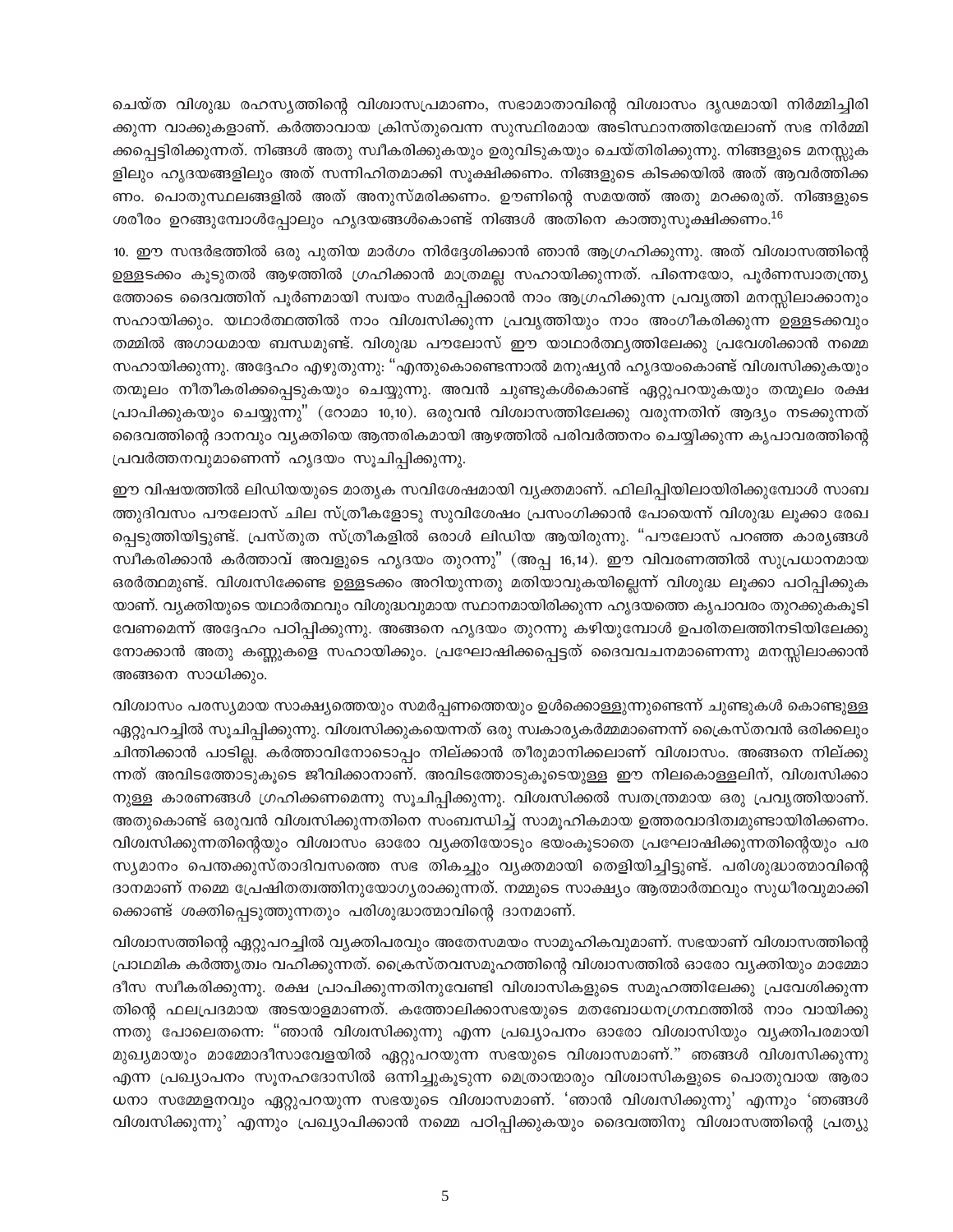ത്തരം നല്കുകയും ചെയ്യുന്ന നമ്മുടെ മാതാവായ സഭയെയും 'ഞാൻ വിശ്വസിക്കുന്നു' എന്ന പ്രഖ്യാപന ത്തിൽ ദർശിക്കാനാവും.<sup>17</sup>

ഒരു വ്യക്തി സമ്മതം നല്കുന്നതിനെ സംബന്ധിച്ചിടത്തോളം വിശ്വാസത്തിന്റെ ഉള്ളടക്കത്തെക്കുറിച്ചുള്ള അറിവ് സാരാംശപരമാണ്. അതായത്, സഭ നിർദ്ദേശിക്കുന്നതിനോട് ബുദ്ധികൊണ്ടും മനസ്സുകൊണ്ടും പൂർണ മായി കൂടിച്ചേരാൻ ആ അറിവ് അടിസ്ഥാനപരമാണ്. ദൈവം വെളിപ്പെടുത്തിയ രക്ഷാകരരഹസ്യത്തിന്റെ പൂർണതയിലേക്കു പ്രവേശിക്കാനുള്ള വാതിൽ വിശ്വാസത്തെക്കുറിച്ചുള്ള അറിവ് തുറന്നുതരുന്നു. സമ്മതം നല്കുകയെന്നതിന്റെ അർത്ഥം, നാം വിശ്വസിക്കുമ്പോൾ, വിശ്വാസത്തിന്റെ മുഴുവൻ രഹസ്യവും സ്വതന്ത്ര മായി സ്വീകരിക്കുന്നുവെന്നാണ്. അങ്ങനെ സ്വീകരിക്കുന്നതാകട്ടെ, അതിന്റെ സത്യത്തെപ്പറ്റിയുള്ള ഉറപ്പ് നല്കുന്നത് ദൈവമായതുകൊണ്ടാണ്. അവിടന്ന് തന്നെത്തന്നെ വെളിപ്പെടുത്തുകയും തന്റെ സ്നേഹത്തിന്റെ രഹസ്യം നമ്മൾ അറിയാൻ അനുവദിക്കുകയും ചെയ്യുന്നു.<sup>18</sup>

മറുവശത്ത് ഒരു വസ്തുത നമുക്കു മറക്കാൻ പാടില്ല. നമ്മുടെ സാംസ്കാരിക സാഹചര്യത്തിൽ ധാരാളം ആളുകൾ വിശ്വാസദാനമുണ്ടെന്ന് അവകാശപ്പെടുന്നില്ലെങ്കിലും സ്വന്തം ജീവിതത്തിന്റെയും ലോകത്തിന്റെയും ആത്യന്തികമായ അർത്ഥവും സുനിർണീതമായ സത്യവും ആത്മാർത്ഥതയോടെ അമ്പേഷിക്കുന്നുണ്ടെന്ന താണ് ആ വസ്തുത. ഈ അന്വേഷണം വിശ്വാസത്തിലേക്കുള്ള യഥാർത്ഥമായ ഉപക്രമമാണ്. കാരണം, അത് ദൈവരഹസ്യത്തിലേക്കു നയിക്കുന്ന വഴിയിലേക്ക് ആളുകളെ പ്രവേശിപ്പിക്കുന്നു. എക്കാലത്തും സാധു വായത്, ശാശ്വതമായത് എന്താണോ അതിനായി മനുഷ്യബുദ്ധി പ്രകൃത്യാ ആവശ്യപ്പെടുന്നുണ്ട്.<sup>19</sup> ആ ആവശ്യം മനുഷ്യഹൃദയത്തിൽ മായ്ച്ചുകളയാനാവാത്തവിധം എഴുതിയിരിക്കുന്ന സ്ഥിരമായ ഒരാഹ്വാനമായി നില കൊള്ളുന്നു. ദൈവത്തെ അന്വേഷിക്കാൻ പുറപ്പെടുകയെന്നതാണ് ആ ആഹ്വാനം. ദൈവം നമ്മെ ആദ്യം ക ണ്ടുമുട്ടാൻ പുറപ്പെട്ടിരുന്നില്ലെ ങ്കിൽ നമുക്ക് അവിടത്തെ അന്വേഷിക്കാൻ കഴിയുമായിരുന്നില്ല.<sup>20</sup> ഈ കണ്ടു മുട്ടലിനായി വിശ്വാസം നമ്മെ ക്ഷണിക്കുന്നു. അതു നമ്മെ പൂർണമായി തുറക്കുന്നു.

11. വിശ്വാസത്തിന്റെ ഉള്ളടക്കം സംബന്ധിച്ച് ക്രമവത്കൃതമായ അറിവിൽ എത്തിച്ചേരുന്നതിന് അമൂല്യവും അനുപേക്ഷണീയവുമായ ഒരു ഉപകരണം കത്തോലിക്കാസഭയുടെ മതബോധനഗ്രന്ഥത്തിൽ എല്ലാവർക്കും കണ്ടെത്താം. അത് രണ്ടാം വത്തിക്കാൻ സൂനഹദോസിന്റെ സുപ്രധാനഫലങ്ങളിലൊന്നാണ്. വിശ്വാസ നിക്ഷേപം എന്ന അപ്പസ് തോലിക കോൺസ്റ്റിറ്റ്യൂഷനിൽ വാഴ്ത്തപ്പെട്ട ജോൺപോൾ രണ്ടാമൻ അത് ഒപ്പു വച്ചത്, രണ്ടാംവത്തിക്കാൻ കൗൺസിൽ നടത്തിയതിന്റെ മുപ്പതാം വർഷത്തിലാണ്. അത് ആകസ്മികമായി സംഭവിച്ച കാര്യമല്ല. ആ രേഖയിൽ അദ്ദേഹം ഇപ്രകാരം പറയുന്നു: "സഭയുടെ മുഴുവൻ ജീവിതത്തെയും നവീകരിക്കുകയെന്ന സംരംഭത്തിന് വളരെ പ്രധാനപ്പെട്ട സംഭാവന ഈ മതബോധനഗ്രന്ഥം നല്കും. സഭാ ത്മക സംസർഗത്തിനു സാധുതയുള്ളതും നിയമാനുസൃതവുമായ ഒരു ഉപകരണവും വിശ്വാസം പഠിപ്പി ക്കാൻ സുനിശ്ചിതമായ നിയമവുമാണ് ഈ മതബോധനഗ്രന്ഥമെന്ന് ഞാൻ പ്രഖ്യാപിക്കുന്നു".<sup>21</sup>

കത്തോലിക്കാസഭയുടെ മതബോധനഗ്രന്ഥത്തിൽ വിശ്വാസത്തിന്റെ മൗലികഉള്ളടക്കത്തിന്റെ ക്രമവത്കൃതവും സുസംഘടിതവുമായ സംഗ്രഹം നല്കിയിട്ടുണ്ട്. അത് വീണ്ടും കണ്ടെത്താനും പഠിക്കാനുമുള്ള സംഘടിത ശ്രമം വിശ്വാസവർഷത്തിൽ ഉണ്ടാകേണ്ടത് ഈ അർത്ഥത്തിലാണ്. സഭ സ്വീകരിക്കുകയും സംരക്ഷിക്കു കയും തന്റെ രണ്ടായിരം വർഷത്തെ ചരിത്രത്തിൽ നിർദ്ദേശിക്കുകയും ചെയ്ത പ്രബോധനത്തിന്റെ സമ്പത്ത് യഥാർത്ഥത്തിൽ നാം അതിൽ കാണുന്നുണ്ട്. വിശ്വാസികൾക്ക് വിശ്വാസജീവിതത്തിൽ തീർച്ച നല്കുന്നതി നുവേണ്ടി സഭ നൂറ്റാണ്ടുകളിലൂടെ വിശ്വാസത്തെക്കുറിച്ച് ധ്യാനിക്കുകയും സിദ്ധാന്തത്തിൽ പുരോഗതിയു ണ്ടാക്കുകയും ചെയ്തതിന്റെ വിവിധ രീതികളുടെ സ്ഥിരംരേഖ ഈ മതബോധനഗ്രന്ഥം നല്കുന്നുണ്ട്. വിശുദ്ധഗ്രന്ഥം മുതൽ സഭാപിതാക്കന്മാർ വരെയും ദൈവശാസ്ത്രപണ്ഡിതന്മാർ മുതൽ വിശുദ്ധർ വരെയും പ്രദർശിപ്പിച്ച വിവിധ രീതികൾ അതിൽ നല്കിയിട്ടുണ്ട്.

കത്തോലിക്കാസഭയുടെ മതബോധനഗ്രന്ഥം അതിന്റെ ഘടനയിൽ അനുദിനജീവിതത്തിന്റെ വലിയ പ്രമേയ ങ്ങൾ വരെയുള്ള വിശ്വാസത്തിന്റെ വികസനം പിന്തുടരുന്നുണ്ട്. അതിൽ അവതരിപ്പിക്കുന്നത് സിദ്ധാന്തമല്ല, പിന്നെയോ സഭയിൽ ജീവിക്കുന്ന ഒരു ദിവ്യവ്യക്തിയുമായുള്ള കണ്ടുമുട്ടലാണെന്ന് ഓരോ പേജിലും നാം കാണുന്നു. വിശ്വാസത്തിന്റെ ഏറ്റുപറച്ചിലിനെത്തുടർന്ന് കൗദാശികജീവിതത്തിന്റെ വിവരണം നല്കുന്നു. അതിൽ ക്രിസ്തു സന്നിഹിതനായി പ്രവർത്തിക്കുകയും തന്റെ സഭയുടെ നിർമ്മാണം തുടരുകയും ചെയ്യു ന്നു. ലിറ്റർജിയും കൂദാശകളും ഇല്ലാതിരുന്നാൽ വിശ്വാസപ്രഖ്യാപനം കാര്യക്ഷമതയില്ലാത്തതാകും. കാര ണം, ക്രൈസ്തവസാക്ഷ്യത്തെ പിന്താങ്ങുന്ന കൃപ അതിന് ഇല്ലാതാകും. ഇതേ മാനദണ്ഡമനുസരിച്ച് ധാർമ്മി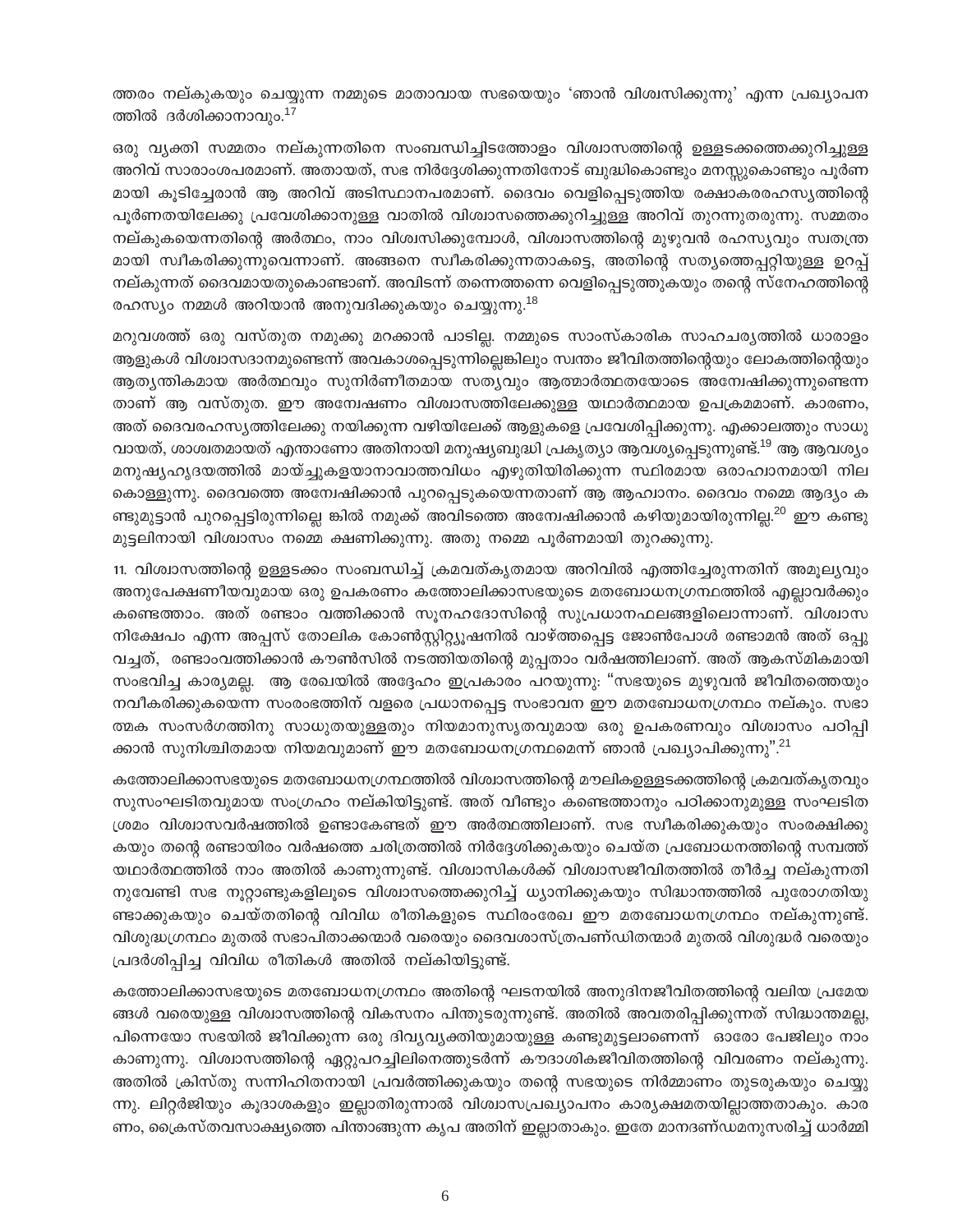കജീവിതത്തെക്കുറിച്ചുള്ള മതബോധനഗ്രന്ഥത്തിലെ പ്രബോധനത്തെ വിശ്വാസം, ലിറ്റർജി, പ്രാർത്ഥന എന്നി വയോടുള്ള ബന്ധത്തിൽ സ്ഥാപിച്ചാൽ അത് പൂർണമായും അർത്ഥമുള്ളതാകും.

12. അതുകൊണ്ട് ഈ വർഷം കത്തോലിക്കാസഭയുടെ മതബോധനഗ്രന്ഥം വിശ്വാസത്തിന് യഥാർത്ഥത്തിൽ ബലംനല്കുന്ന ഒരു ഉപകരണമായിരിക്കും. പ്രത്യേകിച്ച്, നമ്മുടെ സാംസ്കാരികപശ്ചാത്തലത്തിൽ ഏറെ നിർണായകമായിരിക്കുന്ന ക്രൈസ്തവരുടെ രൂപീകരണം സംബന്ധിച്ചിടത്തോളം അപ്രകാരമായിരിക്കും. ഈ ലക്ഷ്യം പ്രാപിക്കാൻ ഒരു കുറിപ്പ് തയ്യാറാക്കാൻ വിശ്വാസതിരുസംഘത്തെ ഞാൻ ക്ഷണിച്ചിട്ടുണ്ട്. പരി ശുദ്ധസിംഹാസനത്തിന്റെ ബന്ധപ്പെട്ട മറ്റു വകുപ്പുകളുമായി സഹകരിച്ച് അവർ അതു തയ്യാറാക്കണം. വിശ്വാ സത്തിന്റെ ഈ വർഷം വിശ്വാസത്തിനും സുവിശേഷവത്കരണത്തിനും സേവനം ചെയ്തുകൊണ്ട് ഏറ്റവും കാര്യക്ഷമവും സമുചിതവുമായ രീതികളിൽ എങ്ങനെ ജീവിക്കണമെന്നതിന് ആവശ്യമായ മാർഗനിർദ്ദേശ ങ്ങൾ സഭയ്ക്കും വിശ്വാസികളായ വ്യക്തികൾക്കും നല്കുന്നതിനുവേണ്ടിയാണ് ആ കുറിപ്പ്.

വിശ്വാസം സംബന്ധിച്ച ചോദ്യങ്ങൾ ഇന്ന് കഴിഞ്ഞകാലത്തെക്കാൾ കൂടുതലായി ഉണ്ടാകുന്നുണ്ട്. മനോഭാ വത്തിലുണ്ടായ മാറ്റത്തിൽ നിന്നാണ് ആ ചോദ്യപരമ്പര ഉദ്ഭവിക്കുന്നത്. ആ മനോഭാവം ഇന്ന് യുക്തിപര മായ തീർച്ചകളുടെ മണ്ഡലത്തെ പ്രത്യേകിച്ചും ചുരുക്കുന്നു; ശാസ്ത്രീയവും സാങ്കേതികവിദ്യാപരവുമായ കണ്ടുപിടിത്തങ്ങളുടെ തീർച്ചകളായി ചുരുക്കുന്നു. എന്നാലും വിശ്വാസവും യഥാർത്ഥശാസ്ത്രവും തമ്മിൽ ഒരു സംഘർഷവും ഉണ്ടാവുകയില്ലെന്നു സ്ഥാപിക്കുന്നതിൽ സഭ ഒരിക്കലും ഭയപ്പെട്ടിട്ടില്ല. കാരണം, വിശ്വാ സവും ശാസ്ത്രവും രണ്ടു വൃത്യസ്തവഴികളിലൂടെയാണ് സഞ്ചരിക്കുന്നതെങ്കിലും സത്യത്തിലേക്കാണ് തിരിഞ്ഞിരിക്കുന്നത്. $^{22}$ 

13. ഈ വർഷം നിർണായകപ്രാധാന്യമുള്ള ഒരു കാര്യം, നമ്മുടെ വിശ്വാസത്തിന്റെ ചരിത്രം വീണ്ടും കണ്ടെ ത്തുകയെന്നതാണ്. അത് വിശുദ്ധിയും പാപവും കൂടിക്കലരുകയെന്ന അജ്ഞേയരഹസ്യത്താൽ മുദ്രിത മാണ്. തങ്ങളുടെ ജീവിതസാക്ഷ്യംവഴി സമൂഹത്തിന്റെ വളർച്ചയ്ക്കും വികാസനത്തിനും സ്ത്രീപുരുഷന്മാർ നല്കിയ മഹാസംഭാവനയെ വിശുദ്ധി ഉയർത്തിക്കാണിക്കുന്നു. അതേസമയം പാപമാകട്ടെ, ഓരോ വ്യക്തിയിലും ആത്മാർത്ഥവും നിരന്തരവുമായ മാനസാന്തരപ്രവർത്തനം പ്രചോദിപ്പിക്കണം. എല്ലാവർക്കും നല്കുന്ന പിതാവിന്റെ കാരുണ്യം അനുഭവിക്കുന്നതിനാണത്.

ഈ കാലഘട്ടത്തിൽ നാം യേശുക്രിസ്തുവിൽ നോട്ടം ഉറപ്പിക്കണം. അവിടന്ന് നമ്മുടെ വിശ്വാസത്തിന്റെ മുന്നോടിയും പരിപൂർണതാകർത്താവുമാണ് (ഹെബ്രാ 12,2). അവനിൽ മനുഷ്യഹൃദയത്തിന്റെ മുഴുവൻ തീവ്രവികാരവും ആഗ്രഹപൂർണത കണ്ടെത്തും. സ്നേഹത്തിന്റെയും സഹനത്തിന്റെയും വേദനയുടെയും നാടകത്തിനുള്ള ഉത്തരം, ദ്രോഹം ക്ഷമിക്കാനുള്ള ശക്തി, മരണത്തിന്റെ ശൂന്യതയുടെമേൽ ജീവനുള്ള വിജയം – ഇതെല്ലാം ക്രിസ്തുവിന്റെ മനുഷ്യാവതാരരഹസ്യത്തിൽ പൂർണത കണ്ടെത്തുന്നു. അവിടത്തെ മനുഷ്യനാകലിൽ തന്റെ ഉത്ഥാനത്തിന്റെ ശക്തിയാൽ പരിവർത്തിതമാക്കുന്നതിനുവേണ്ടി നമ്മുടെ ദുർബല തയിലുണ്ടായ അവിടത്തെ ഭാഗഭാഗിത്വത്തിൽ പൂർണത കണ്ടെത്തുന്നു. നമ്മുടെ രക്ഷാചരിത്രത്തിന്റെ രണ്ടാ യിരം വർഷത്തെ മുദ്രിതമാക്കിയ വിശ്വാസമാതൃകകൾ നമ്മുടെ രക്ഷയ്ക്കുവേണ്ടി മരിക്കുകയും ഉയിർക്കു കയും ചെയ്ത ക്രിസ്തുവിൽ സമ്പൂർണപ്രകാശത്തിലെത്തിച്ചേരുന്നു.

കന്യകാമറിയം വിശ്വാസം മൂലം മാലാഖയുടെ വാക്ക് തന്റെ ഭക്തിക്ക് അനുസൃതമായി സ്വീകരിച്ചു. താൻ ദൈവത്തിന്റെ അമ്മയാകണമെന്ന സന്ദേശം വിശ്വസിച്ചു (cf.ലൂക്കാ 1,38). എലിസബത്തിനെ സന്ദർശിച്ച പ്പോൾ അത്യുന്നതനെ മഹത്ത്വപ്പെടുത്തുന്ന കീർത്തനം അവൾ ആലപിച്ചു. തന്നിൽ വിശ്വസിക്കുന്നവർക്ക് അവിടന്നു ചെയ്ത വിസ്മയമീയകൃതൃങ്ങളെക്കുറിച്ച് പ്രകീർത്തിച്ചു മഹ ത്ത⊥പ്പെടുത്തി (cf.ലൂക്കാ 7,46–55). സന്തോഷത്തോടും നടുക്കത്തോടുംകൂടെ തന്റെ കന്യാത്വം അഭംഗുരം നിലനിറുത്തി ക്കൊണ്ട് അവൾ തന്റെ പുത്രനെ പ്രസവിച്ചു (cf.ലൂക്ക 2,6–7). ഹേറോദേസിന്റെ പീഡനത്തിൽനിന്ന് രക്ഷി ക്കാൻ വേണ്ടി ഭർത്താവായ ജോസഫിനെ വിശ്വസിച്ചുകൊണ്ട് യേശുവിനെ ഈജിപ്തിലേക്കു കൊണ്ടു പോയി (cf. മത്താ 2,13-15). അതേ വിശ്വാസത്തോടെ അവൾ കർത്താവിനെ അവിടത്തെ പ്രഘോഷണ ത്തിൽ പിന്തുടർന്നു. ഗാഗുൽത്താവരെ അവിടത്തോടൊത്തു നിലകൊണ്ടു (cf. യോഹ 19,25–27). വിശ്വാസംവഴി മറിയം യേശുവിന്റെ ഉത്ഥാനം മുൻകൂട്ടി ആസ്വദിച്ചു. എല്ലാ കാര്യങ്ങളെക്കുറിച്ചുമുള്ള സ്മരണ തന്റെ ഹൃദയ ത്തിൽ നിക്ഷേപിച്ചു (cf. ലൂക്കാ 2,19, 51). പരിശുദ്ധാത്മാവിനെ സ്ഥീകരിക്കാൻ സെഹിയോൻ ഊട്ടുശാലയിൽ തന്നോടൊത്ത് സമ്മേളിച്ച പന്ത്രണ്ട് ശ്ലീഹന്മാർക്ക് ആ സ്മരണാനിക്ഷേപം കൈമാറി (cf. അപ്പ 1,14; 2,1–4).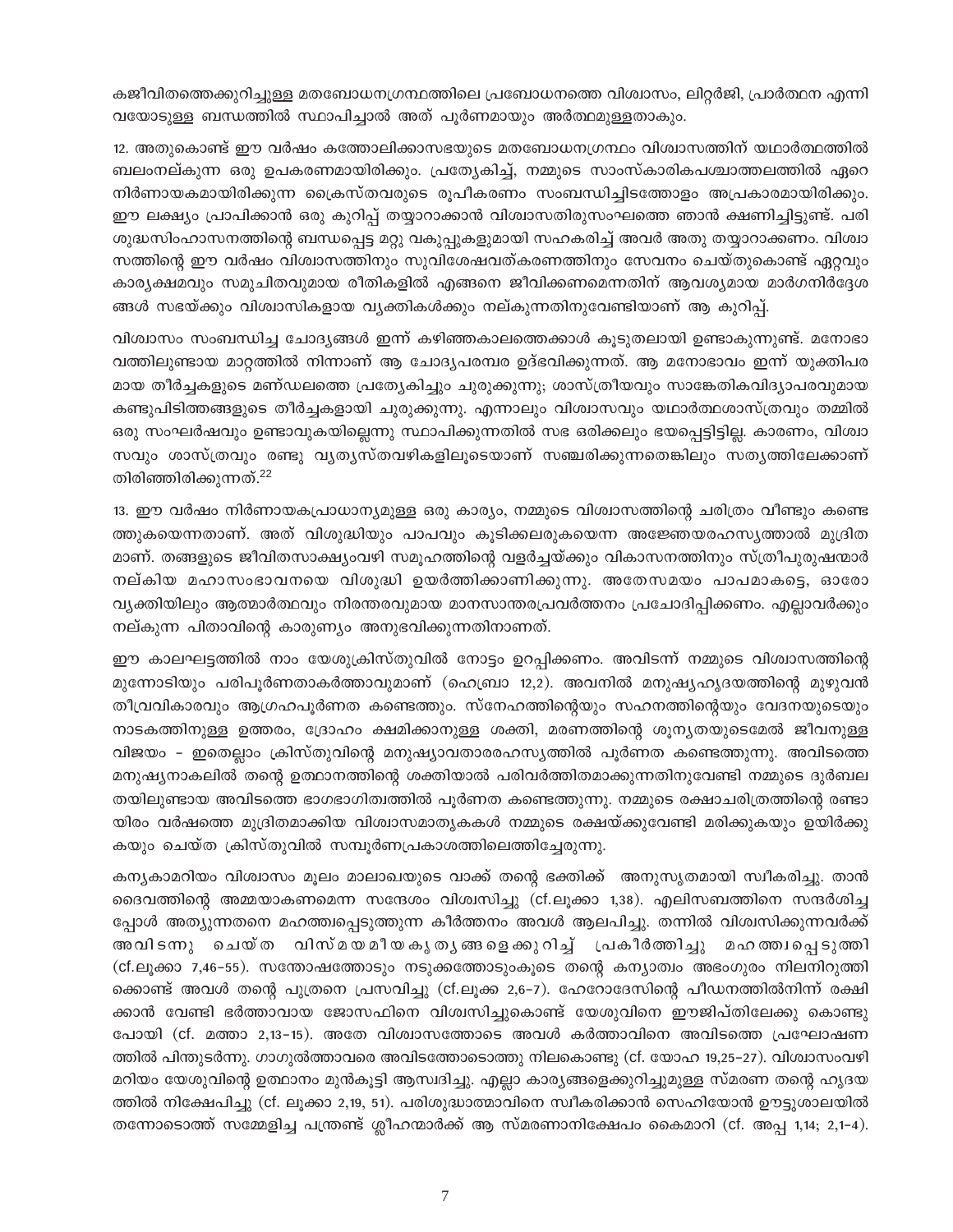വിശ്വാസം മൂലം അപ്പസ്തോലന്മാർ തങ്ങളുടെ ഗുരുവിനെ പിന്തുടരാൻവേണ്ടി സകലതും പരിത്യജിച്ചു (cf. മർക്കോ 10,28). തന്റെ വ്യക്തിത്വത്തിൽ സന്നിഹിതമായിരിക്കുകയും പൂർണമാകുകയും ചെയ്തിരിക്കുന്ന ദൈവരാജ്യത്തെപ്പറ്റി ക്രിസ്തു പ്രഘോഷിച്ച വാക്കുകൾ അവർ വിശ്വസിച്ചു. അവർ യേശുവിനോടുള്ള ജീവി തസംസർഗത്തിൽ നിലനിന്നു. അവിടന്ന് അവർക്കു പ്രബോധനം നല്കി പരിശീലിപ്പിച്ചു. അവർക്ക് പുതി യൊരു ജീവിതനിയമം നല്കി. അതുവഴി അവർ അവിടത്തെ മരണശേഷം അവിടത്തെ ശിഷ്യന്മാരായി അറി യപ്പെടും (cf. യോഹ 13,34-35).

വിശ്വാസം മൂലം അവർ ലോകത്തിലെങ്ങും സഞ്ചരിച്ചു. സകലസൃഷ്ടികളോടും സുവിശേഷം പ്രസംഗിക്കു കയെന്ന കല്പന അനുസരിച്ചാണ് അങ്ങനെ ചെയ്തത് (cf. മർക്കോ 16,75). ഉത്ഥാനത്തിന്റെ വിശ്വസ്ത സാക്ഷികളായിരുന്ന അവർ എല്ലാവരോടും ഉത്ഥാനത്തിന്റെ സന്തോഷത്തെക്കുറിച്ച് ഭയമില്ലാതെ പ്രഘോ ഷിച്ചു.

വിശ്വാസം മൂലം ശിഷ്യന്മാർ ആദിമസമൂഹത്തിന് രൂപംനല്കി. അപ്പസ്തോലന്മാരുടെ പ്രബോധനം, പ്രാർത്ഥന, കുർബാനയാഘോഷം എന്നിവയിൽ ഒന്നിച്ചുചേർന്നു. അവർ സഹോദരങ്ങളുടെ ആവശൃങ്ങൾ നട ത്താൻവേണ്ടി സമ്പാദ്യങ്ങളെല്ലാം പൊതുവാക്കി (cf. അപ്പ 2,42-47).

വിശ്വാസം മൂലം രക്തസാക്ഷികൾ തങ്ങളുടെ ജീവിതം സമർപ്പിച്ചു. സുവിശേഷത്തിന്റെ സത്യത്തിനു സാക്ഷ്യം വഹിച്ചുകൊണ്ട് അങ്ങനെ ചെയ്തു. ആ സത്യം അവരെ രൂപാന്തരപ്പെടുത്തി. സ്നേഹത്തിന്റെ ഏറ്റവും വലിയ ദാനംനേടാൻ അത് അവരെ ശക്തരാക്കി. തങ്ങളെ പീഡിപ്പിച്ചവരോട് ക്ഷമിക്കാനുള്ള കഴിവാണ് ആ  $3000$ .

വിശ്വാസം മൂലം സ്ത്രീപുരുഷന്മാർ എല്ലാം ഉപേക്ഷിച്ച് തങ്ങളുടെ ജീവിതം ക്രിസ്തുവിനായി സമർപ്പിച്ചു. സുവിശേഷപരമായ ലാളിതൃത്തോടെ അനുസരണവും ദാരിദ്ര്യവും ബ്രഹ്മചര്യവും പാലിച്ചുകൊണ്ട് അപ്ര കാരം ചെയ്തു. അവയെല്ലാം പെട്ടെന്ന് വരാനിരിക്കുന്ന കർത്താവിനെ കാത്തിരിക്കുന്നതിന്റെ വസ്തുനിഷ്ഠ മായ അടയാളങ്ങളാണ്.

വിശ്വാസംമൂലം അസംഖ്യം ക്രൈസ്തവർ നീതി നടപ്പിലാക്കാൻ വേണ്ടിയുള്ള പ്രവർത്തനം വളർത്തിയിട്ടു ണ്ട്. കർത്താവിന്റെ വാക്ക് പ്രാവർത്തികമാക്കാൻ വേണ്ടിയാണത്. പീഡനത്തിൽ നിന്നുള്ള വിമോചനവും അനുകൂലമായ വർഷവും എല്ലാവർക്കുമായി പ്രഘോഷിക്കാനാണ് അവിടന്ന് വന്നത് (cf. ലൂക്കാ 4,18-19).

വിശ്വാസം വഴി നൂറ്റാണ്ടുകളുടെ ഗതിയിൽ ജീവന്റെ പുസ്തകത്തിൽ പേരെഴുതപ്പെട്ടിട്ടുള്ള എല്ലാ നൂറ്റാണ്ടി ലെയും സ്ത്രീപുരുഷന്മാർ (cf. വെളി 7,9; 13,8) കർത്താവിനെ പിന്തുടരുന്നതിന്റെ സൗന്ദര്യത്തെക്കുറിച്ച് പ്രഖ്യാപിച്ചിട്ടുണ്ട്. തങ്ങൾ ക്രിസ്ത്യാനികളാണെന്ന വസ്തുതയ്ക്ക് സാക്ഷ്യംവഹിക്കാൻ അവർ വിളിക്ക പ്പെട്ട സ്ഥലങ്ങളിലെല്ലാം അപ്രകാരം ചെയ്തിട്ടുണ്ട്. കുടുംബത്തിലും തൊഴിൽരംഗത്തും പൊതുജീവിത ത്തിലും അവർ വിളിക്കപ്പെട്ട സിദ്ധികളുടെയും ശുശ്രൂഷകളുടെയും അഭ്യസനത്തിലും അപ്രകാരം ചെയ്തി ട്ടുണ്ട്.

നമ്മളും വിശ്വാസം വഴി ജീവിക്കുന്നു. നമ്മുടെ ജീവിതത്തിലും നമ്മുടെ ചരിത്രത്തിലും സന്നിഹിതനായിരി ക്കുന്ന കർത്താവായ യേശുക്രിസ്തുവിനെ സജീവമായി അംഗീകരിച്ചുകൊണ്ട് നാം അങ്ങനെ ചെയ്യുന്നു.

14. പരസ്നേഹത്തിന്റെ സാക്ഷ്യം കൂടുതൽ തീവ്രമാക്കാനുള്ള നല്ലൊരു അവസരം കൂടിയായിരിക്കും വിശ്വാ സവർഷം. വിശുദ്ധ പൗലോസ് നമ്മെ ഇപ്രകാരം ഓർമ്മപ്പെടുത്തുന്നു: "വിശ്വാസം, പ്രത്യാശ, സ്നേഹം ഇവ മൂന്നും നിലനില്ക്കുന്നു. എന്നാൽ സ്നേഹമാണ് സർവോത്കൃഷ്ടം" (1 കോറി 13,13).

ക്രൈസ്തവരെ എന്നും കടപ്പെടുത്തിയിട്ടുള്ളതും കൂടുതൽ ശക്തവുമായ വാക്കുകളിലൂടെ വിശുദ്ധ യാക്കോബ് ഇക്കാര്യം വ്യക്തമാക്കിയിട്ടുണ്ട്. അദ്ദേഹം എഴുതുന്നു: "എന്റെ സഹോദരന്മാരേ, വിശ്വാസമുണ്ടെന്നു പറയു കയും പ്രവൃത്തി ഇല്ലാതിരിക്കുകയും ചെയ്യുന്നവന് എന്തു മേന്മയാണുള്ളത്? ഈ വിശ്വാസത്തിന് അവനെ രക്ഷിക്കാൻ കഴിയുമോ? ഒരു സഹോദരനോ സഹോദരിയോ ആവശ്യത്തിനു വസ്ത്രമോ ഭക്ഷണമോ ഇല്ലാതെ കഴിയുമ്പോൾ നിങ്ങളിലാരെങ്കിലും ശരീരത്തിന് ആവശ്യമായത് അവർക്ക് കൊടുക്കാതെ, സമാധാനത്തിൽ പോവുക, തീ കായുക, വിശപ്പടക്കുക എന്നൊക്കെ അവരോട് പറയുന്നെങ്കിൽ അതുകൊണ്ട് എന്തു പ്രയോ ജനം? പ്രവൃത്തി കൂടാതെയുള്ള വിശ്വാസം അതിൽതന്നെ നിർജീവമാണ്. എന്നാൽ ആരെങ്കിലും ഇങ്ങനെ പറഞ്ഞേക്കാം. നിനക്കു വിശ്വാസമുണ്ട്. എനിക്കു പ്രവൃത്തികളുമുണ്ട്. പ്രവൃത്തികൾ കൂടാതെയുള്ള നിന്റെ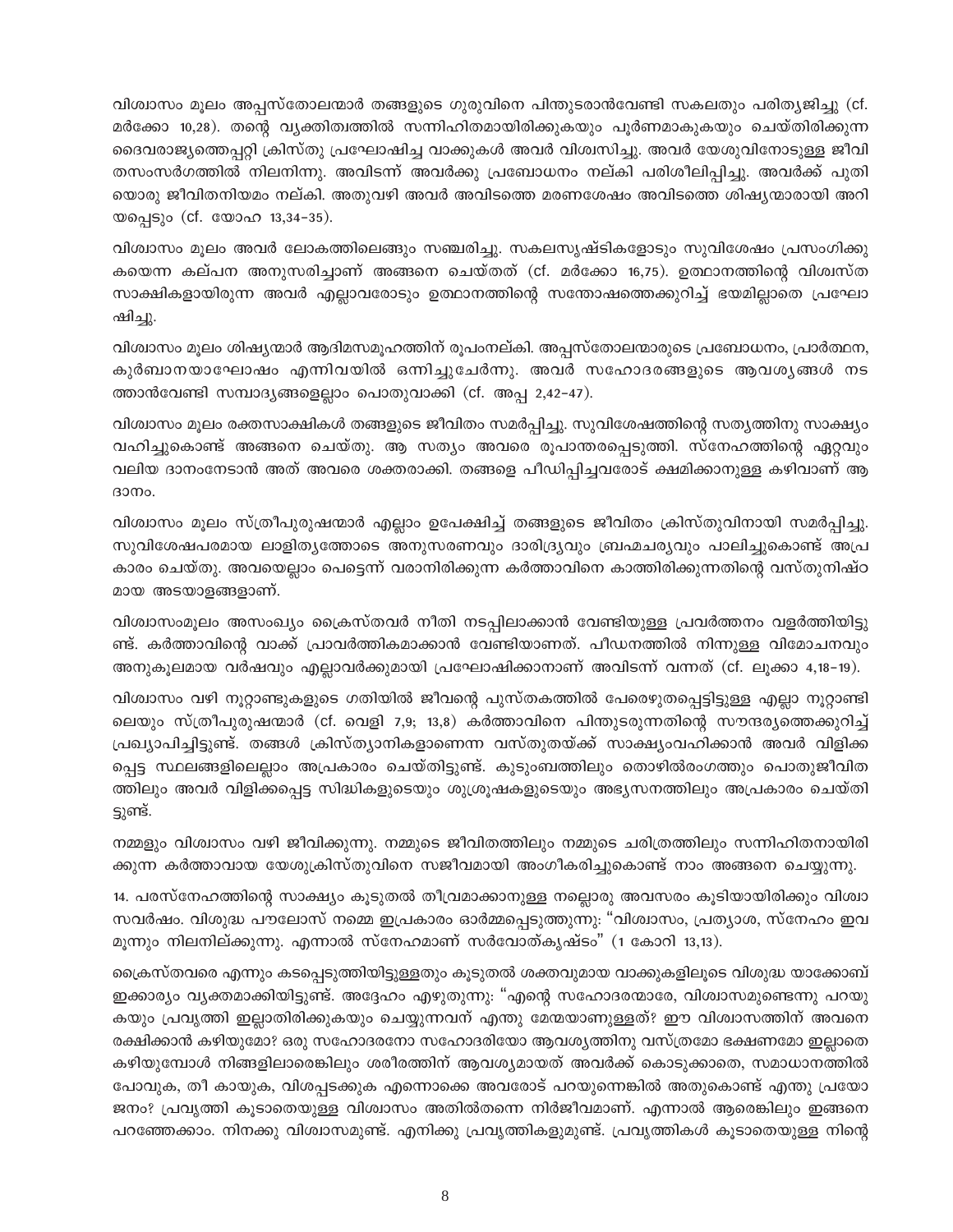വിശ്വാസം എന്നെ കാണിക്കുക. ഞാൻ എന്റെ പ്രവൃത്തികൾ വഴി എന്റെ വിശ്വാസം നിന്നെ കാണിക്കാം" (യാക്കോ 2,14-18).

പരസ്നേഹമില്ലാത്ത വിശ്വാസം ഫലമുള്ളതല്ല. അതേസമയം വിശ്വാസമില്ലാത്ത പരസ്നേഹം എല്ലായ്പ്പോഴും സംശയത്തിന്റെ കാരുണ്യത്തിൽ കഴിയുന്ന ഒരു വികാരം മാത്രമായിരിക്കും. വിശ്വാസവും പരസ്നേഹവും പരസ്പരം ആവശ്യപ്പെടുന്നവയാണ്. ഓരോന്നും സ്വന്തം പാതയിലൂടെ സഞ്ചരിക്കാൻ അനുവദിക്കുന്ന രീതി യിലാണ് അവ പരസ്പരം ആവശ്യപ്പെടുന്നത്. ഏകാന്തരും പാർശ്വവത്കരിക്കപ്പെട്ടവരും (പരിതൃക്തരും) ആയവർക്കുവേണ്ടി – നമ്മുടെ ശ്രദ്ധ ആവശ്യപ്പെടുന്നവരിൽ മുമ്പന്മാരും നാം പിന്താങ്ങേണ്ടവരിൽ ഏറ്റവും പ്രധാനപ്പെട്ടവരുമായവർക്കുവേണ്ടി – അനേകം ക്രൈസ്തവർ തങ്ങളുടെ ജീവിതം സ്നേഹപൂർവം സമർപ്പി ക്കുന്നുണ്ട്. കാരണം, അവരിലാണ് ക്രിസ്തുവിന്റെ തന്നെ മുഖം പ്രതിഫലിച്ചു കാണുന്നത്. ഉത്ഥിതനായ ക്രിസ്തുവിന്റെ മുഖം നമ്മുടെ സ്നേഹം ആവശ്യപ്പെടുന്നവരിൽ നമുക്കു തിരിച്ചറിയാൻ കഴിയും. "എന്റെ സഹോദരന്മാരിൽ ഏറ്റവും എളിയ ഒരാൾക്ക് നിങ്ങൾ അതു ചെയ്തപ്പോൾ എനിക്കു തന്നെയാണു ചെയ്തത്" (മത്താ 25,40).

ഈ വാക്കുകൾ ഒരു മുന്നറിയിപ്പാണ്. അതു മറക്കാൻ പാടില്ല. അവിടന്നുതന്നെ പാലിക്കുന്ന ആ സ്നേഹ ത്തിലേക്ക് തിരിച്ചുചെല്ലാനുള്ള ശാശ്വതമായ ഒരു ക്ഷണമാണത്.

ക്രിസ്തുവിനെ തിരിച്ചറിയാൻ നമ്മെ സഹായിക്കുന്നത് വിശ്വാസമാണ്. നമ്മുടെ ജീവിതയാത്രയിൽ അവി ടന്ന് നമ്മുടെ അയല്ക്കാരനായിരിക്കുമ്പോഴെല്ലാം അവിടത്തെ സേവിക്കാൻ നമ്മെ നിർബന്ധിക്കുന്നത് അവി ടത്തെ സ്നേഹമാണ്. വിശ്വാസത്താൽ പിന്താങ്ങപ്പെട്ട് ഈ ലോകത്തിലെ നമ്മുടെ സമർപ്പണത്തെ പ്രത്യാ ശയോടെ നമുക്കു നോക്കിക്കാണാം. നീതി ഭരിക്കുന്ന പുതിയ ആകാശവും പുതിയ ഭൂമിയും (2 പത്രോ 3,13; cf. വെളി 21,1) കാത്തിരിക്കുന്ന നമുക്ക് അങ്ങനെ ചെയ്യാം.

15. വിശുദ്ധ പൗലോസ് തന്റെ ജീവിതാന്തത്തിലെത്തിയപ്പോൾ തന്റെ ശിഷ്യനായ തിമോത്തിയോട് വിശ്വാ സം ലക്ഷ്യംവയ്ക്കാൻ (2 തിമോ 2,22) ആവശ്യപ്പെട്ടു. ഒരു കുട്ടിയായിരുന്നപ്പോൾ ഉണ്ടായിരുന്ന അതേ സ്ഥിരതയോടെ (cf. 2 തിമോ 3,15) അങ്ങനെ ചെയ്യാനാണ് ആവശ്യപ്പെട്ടത്. ഈ ക്ഷണം നമുക്ക് ഓരോരു ത്തർക്കുമുള്ളതായി നാം കേൾക്കുന്നു. നമ്മിൽ ആരും വിശ്വാസത്തിൽ അലസരാകാതിരിക്കാനാണിത്. അത് നമ്മുടെ ആജീവനാന്തസഹചാരിയാണ്. ദൈവം നമുക്കായി ചെയ്യുന്ന വിസ്മയനീയകൃത്യങ്ങൾ നിത്യനൂത നമായി കാണാൻ സാധ്യത നല്കുന്നത് അതാണ്. ലോകത്തിൽ ഉത്ഥിതനായ കർത്താവിന്റെ ജീവനുള്ള അട യാളങ്ങളായിരിക്കാൻ വിശ്വാസം നമ്മെ ഓരോരുത്തരെയും ചുമതലപ്പെടുത്തുന്നു. ചരിത്രത്തിന്റെ വർത്തമാ നകാലത്തിൽ സന്നിഹിതമായിരിക്കുന്ന അടയാളങ്ങൾ ശേഖരിക്കുകയെന്ന ഉദ്ദേശ്യത്തോടെയാണ് അങ്ങനെ ചെയ്തിട്ടുള്ളത്.

ഇന്നു ലോകത്തിനു പ്രത്യേകമായി അത്യാവശ്യമായിരിക്കുന്നത് ആളുകൾ നല്കുന്ന വിശ്വസനീയമായ സാക്ഷ്യ മാണ്. അവരുടെ മനസ്സും ഹൃദയവും കർത്താവിന്റെ വചനത്താൽ പ്രകാശിപ്പിക്കപ്പെട്ടതായിരിക്കണം. ദൈവ ത്തിനു വേണ്ടിയും യഥാർത്ഥജീവനു വേണ്ടിയും അനന്തമായ ജീവനുവേണ്ടിയുമുള്ള ആഗ്രഹം അനേക രുടെ ഹൃദയങ്ങളിൽ ജനിപ്പിക്കാൻ കഴിവുള്ളവയുമായിരിക്കണം.

"കർത്താവിന്റെ വചനത്തിന് പ്രചാരവും മഹത്ത്വവും ലഭിക്കുന്നതിന്" (2 തെസ്സ 3,1), കർത്താവായ ക്രിസ്തു വുമായുള്ള നമ്മുടെ ബന്ധം ഈ വിശ്വാസവർഷത്തിൽ വർദ്ധമാനമായ തോതിൽ ദൃഢമാക്കിത്തീർക്കാം. എന്തെന്നാൽ, ഭാവിയിലേക്കു നോക്കാനുള്ള ഉറപ്പും യഥാർത്ഥവും ശാശ്വതവുമായ സ്നേഹത്തിന്റെ അച്ചാ രവും അവിടന്നിൽ മാത്രമാണുള്ളത്. വിശുദ്ധ പത്രോസിന്റെ വാക്കുകൾ വിശ്വാസത്തിന്മേൽ അവസാന രശ്മി ചൊരിഞ്ഞിരിക്കുന്നു: "അല്പനേരത്തേക്ക് വിവിധ പരീക്ഷകൾ നിമിത്തം നിങ്ങൾക്കു വൃസനിക്കേണ്ടി വന്നാലും അതിൽ ആനന്ദിക്കുവിൻ. കാരണം, അഗ്നിശോധന അതിജീവിക്കുന്ന നശ്ചരമായ സ്വർണത്തെ ക്കാൾ വിലയേറിയതായിരിക്കും പരീക്ഷകൾ അതിജീവിക്കുന്ന നിങ്ങളുടെ വിശ്വാസം. അത് യേശുക്രിസ്തു വിന്റെ പ്രത്യാഗമനത്തിൽ സ്തുതിക്കും മഹത്ത്വത്തിനും ബഹുമാനത്തിനും ഹേതുവായിരിക്കും. അവനെ നിങ്ങൾ കണ്ടിട്ടില്ലെങ്കിലും സ്നേഹിക്കുന്നു. ഇപ്പോൾ കാണുന്നില്ലെങ്കിലും അവനിൽ വിശ്വാസിച്ചുകൊണ്ട് അവാച്യവും മഹത്തിപൂർണവുമായ സന്തോഷത്തിൽ നിങ്ങൾ മുഴുകുന്നു. അങ്ങനെ വിശ്വാസത്തിന്റെ ഫലമായി ആത്മാവിന്റെ രക്ഷ നിങ്ങൾ പ്രാപിക്കുകയും ചെയ്യുന്നു" (1 പത്രോ 1,6–9).

സന്തോഷത്തിന്റെ അനുഭവവും സഹനത്തിന്റെ അനുഭവവും ക്രൈസ്തവജനങ്ങളുടെ ജീവിതം അറിയു ന്നുണ്ട്. വിശുദ്ധരിൽ എത്രയോപേർ ഏകാന്തതയിൽ ജീവിച്ചിരിക്കുന്നു! എത്രയോ വിശ്വാസികൾ നമ്മുടെ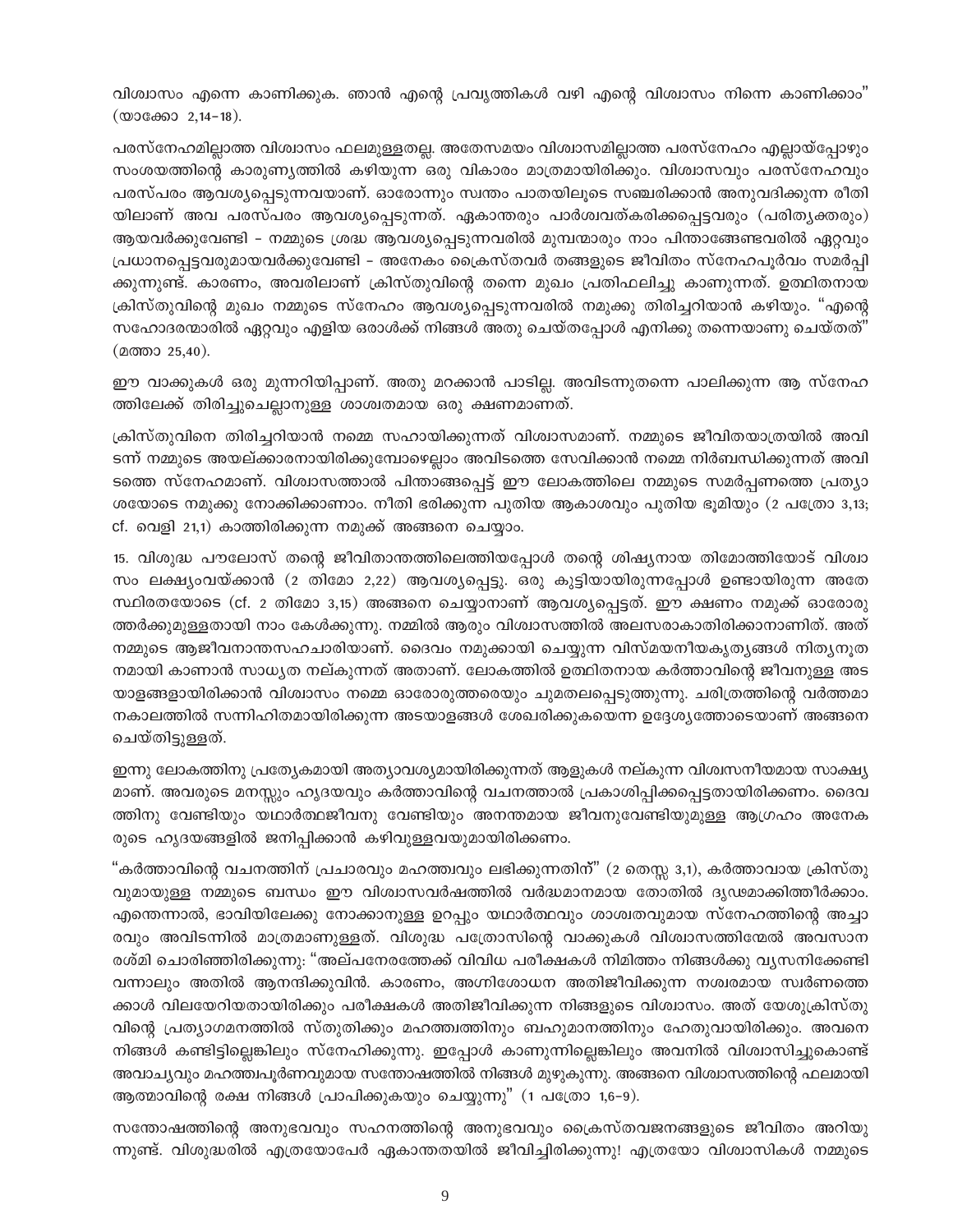ഇക്കാലത്തും ദൈവത്തിന്റെ ആശ്വാസകരമായ വാക്കുകൾ കേൾക്കുവാൻ ആഗ്രഹിച്ചിരിക്കുമ്പോൾ ദൈവ ത്തിന്റെ നിശ്ശബ്ദതയാൽ പരീക്ഷിക്കപ്പെടുന്നു! ജീവിതത്തിൽ പരീക്ഷകൾ കുരിശിന്റെ രഹസ്യം മനസ്സിലാ ക്കാനും ക്രിസ്തുവിന്റെ സഹനങ്ങളിൽ പങ്കുചേരാനും നമ്മെ സഹായിക്കുന്നു (cf. കൊളോ 1,24). വിശ്വാസം നമ്മെ നയിക്കുന്നതിന്റെ ലക്ഷ്യമായ സന്തോഷത്തിന്റെയും പ്രത്യാശയുടെയും നാന്ദിയാണ് ജീവിതത്തിലെ പരീക്ഷകൾ: "ഞാൻ ദുർബലനായിരിക്കുമ്പോൾ ഞാൻ ശക്തനാണ്" (2 കോറി 12,10).

കർത്താവായ യേശു തിന്മയെയും മരണത്തെയും കീഴടക്കിയെന്ന് നാം ഉറച്ചു വിശ്വസിക്കുന്നു. ദൃഢമായ ഈ ആത്മധൈര്യത്തോടെ നാം നമ്മെത്തന്നെ അവിടത്തേക്കു സമർപ്പിക്കുന്നു. അവിടന്ന് നമ്മുടെ മധ്യത്തി ലുണ്ട്. അവിടന്ന് ദുഷ്ടന്റെ ശക്തി കീഴടക്കുന്നു (cf. ലൂക്കാ 11,20). അവിടത്തെ കാരുണ്യത്തിന്റെ ദൃശ്യസമൂ ഹമായ സഭ പിതാവുമായുള്ള സുനിശ്ചിതമായ അനുരഞ്ജനത്തിന്റെ അടയാളമെന്ന നിലയിൽ അവിട ത്തോടൊപ്പം വസിക്കുന്നു.

ദൈവകൃപയുടെ ഈ സമയം നമുക്ക് ദൈവമാതാവിന് സമർപ്പിക്കാം. വിശ്വസിച്ചതുകൊണ്ട് അനുഗൃഹീത (ലൂക്കാ 1,45) എന്നു പ്രഘോഷിക്കപ്പെട്ടവളാണ് ദൈവമാതാവ്.

റോമിൽ, സെന്റ് പീറ്റേഴ്സിൽ, 2011 ഒക്ടോബർ 11–ന്, എന്റെ പരമാചാര്യത്വത്തിന്റെ ഏഴാം വർഷം നല്കപ്പെ ട്ടത്.

## ബെനഡിക്ട് പതിനാറാമൻ മാർപാപ്പാ

## കുറിപ്പുകൾ:

- $1<sup>1</sup>$ Homily for the beginning of the Petrine Ministry of the Bishop of Rome (24 April 2005): AAS 97 (2005), 710.
- $2.$ Cf. Benedict XVI, Homily at Holy Mass in Lisbon's "Terreiro do Paço" (11 May 2010): Insegnamenti VI:1 (2010), 673.
- $\mathfrak{Z}$ . Cf. John Paul II, Apostolic Constitution Fidei Depositum (11 October 1992): AAS 86 (1994), 113-118.
- $\overline{4}$ . Cf. Final Report of the Second Extraordinary Synod of Bishops (7 December 1985), II, B, a, 4 in Enchiridion Vaticanum, ix, n. 1797.
- 5. Paul VI, Apostolic Exhortation Petrum et Paulum Apostolos on the XIX centenary of the martyrdom of Saints Peter and Paul (22 February 1967): AAS 59 (1967), 196.
- 6. Ibid., 198.
- 7. Paul VI, Credo of the People of God, cf. Homily at Mass on the XIX centenary of the martyrdom of Saints Peter and Paul at the conclusion of the "Year of Faith" (30 June 1968): AAS 60 (1968), 433-445.
- 8. Paul VI, General Audience (14 June 1967): Insegnamenti V (1967), 801.
- 9. John Paul II, Apostolic Letter Novo Millennio Ineunte (6 January 2001), 57: AAS 93 (2001), 308.
- 10. Address to the Roman Curia (22 December 2005): AAS 98 (2006), 52.
- 11. Second Vatican Ecumenical Council, Dogmatic Constitution on the Church Lumen Gentium, 8.
- $12.$ De Utilitate Credendi, I:2.
- 13. Cf. Saint Augustine, Confessions, I:1.
- 14. Second Vatican Ecumenical Council, Constitution on the Sacred Liturgy Sacrosanctum Concilium, 10.
- 15. Cf. John Paul II, Apostolic Constitution Fidei Depositum (11 October 1992): AAS 86 (1994), 116.